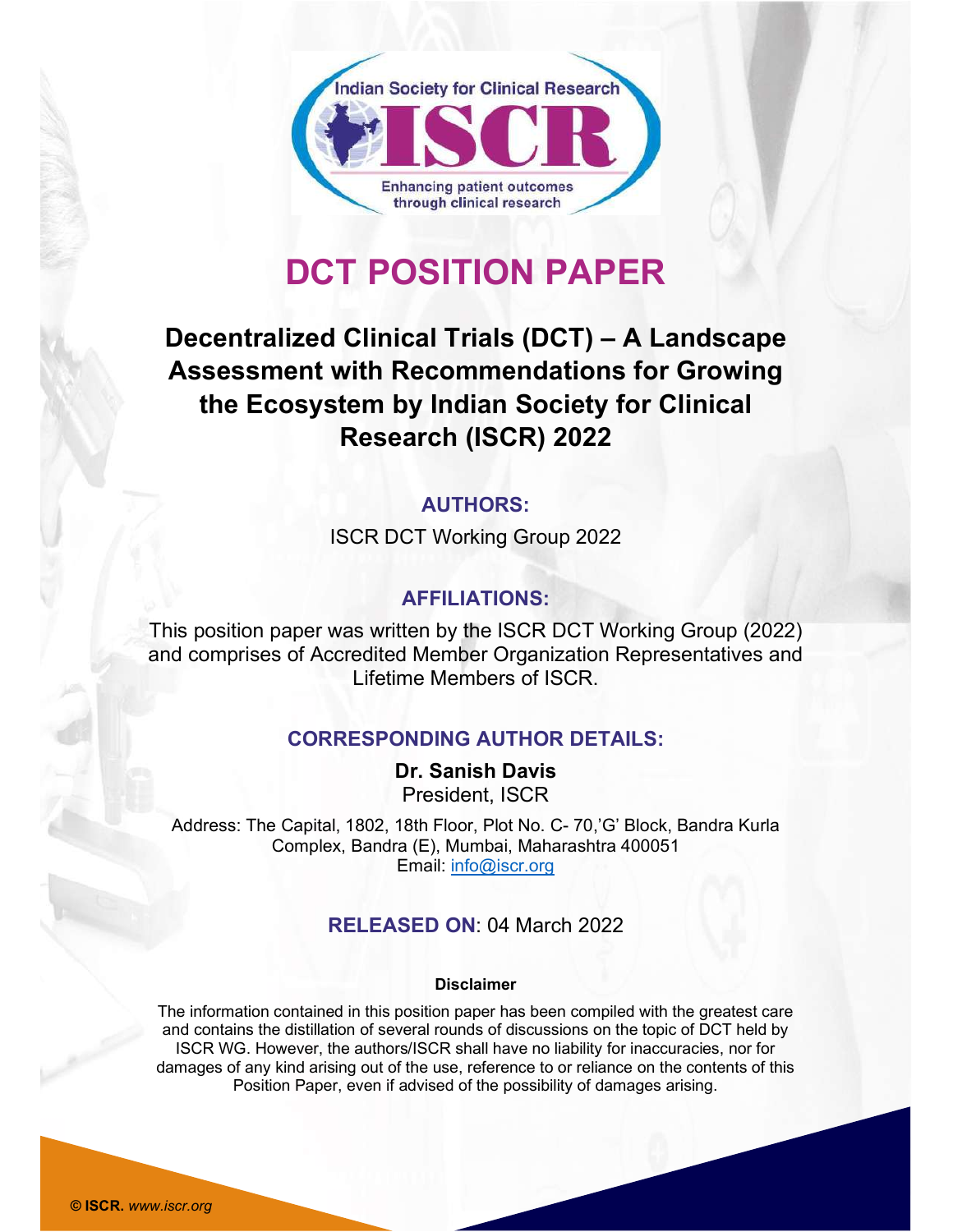

#### ABOUT ISCR:

The Indian Society for Clinical Research (ISCR) is an association of Indian clinical research professionals registered under the Societies Registration Act (1860) in India. The Society brings together all those who are engaged in clinical research activities in India and provides a forum for the exchange of information and learning. ISCR aims to build awareness of clinical research as a specialty in India and to facilitate its growth in the country while helping to evolve the highest standards of quality and ethics.

#### ABOUT ISCR's DCT WORKING GROUP (2022):

The ISCR DCT Working Group (2022) is an independent group formed under the leadership of the executive committee of ISCR to evaluate the current state, challenges, benefits and opportunities for the conduct of decentralized clinical trials (DCT) in India. The working group aims to evaluate areas and issues pertaining to the implementation of the decentralized clinical trial capabilities and to provide perspectives and recommendations for successful implementation of DCT capabilities in India, for consideration by all stakeholders in the clinical research industry. This Working group has representation from sponsors, contract research organizations (CROs), technology service providers (both clinical research and healthcare), academia, and investigators and with invited outreach opportunities with Indian Regulatory agency.

#### CONFIDENTIALITY STATEMENT:

The information presented in this position paper draws upon the combined current understanding and knowledge of ISCR DCT Working Group and is provided as an aid to evaluate the decentralization capabilities for clinical trial conduct in India. The opinions of the author(s), ISCR, and the DCT Working Group do not necessarily reflect the position of individuals or organizations (academia/industry). Users should assess the contents and opinions in the light of their own knowledge, needs, and experience as well as interpretation of relevant guidance and regulations.

LICENSE FOR USE OF THIS CONTENT: This position paper and its contents are the copyrighted property of the ISCR.

Under the terms of the license, you are free:

- to Share: to copy, distribute and transmit the work
- $\bullet$  to Remix: to adapt the work only if  $-$ 
	- $\circ$  you attribute the work to ISCR and its DCT Working group that suggests that ISCR endorses you and your use of this work,
	- $\circ$  the wording of the Position Paper will remain exactly as published,
	- $\circ$  the position paper will not be used for commercial purposes, and
	- o you acknowledge the reference to the source of this position paper and/or its content as per the citation suggested below.

CITED AS: DCT POSITION PAPER: Decentralized Clinical Trials (DCT) – A landscape assessment with Recommendations for growing the Ecosystem. By the ISCR DCT Working Group 2022 [Internet]. Released on 04 Mar 2022 at the 15<sup>th</sup> Annual Conference of the Indian Society for Clinical Research (held Virtually). Available from: www.iscr.org. © ISCR.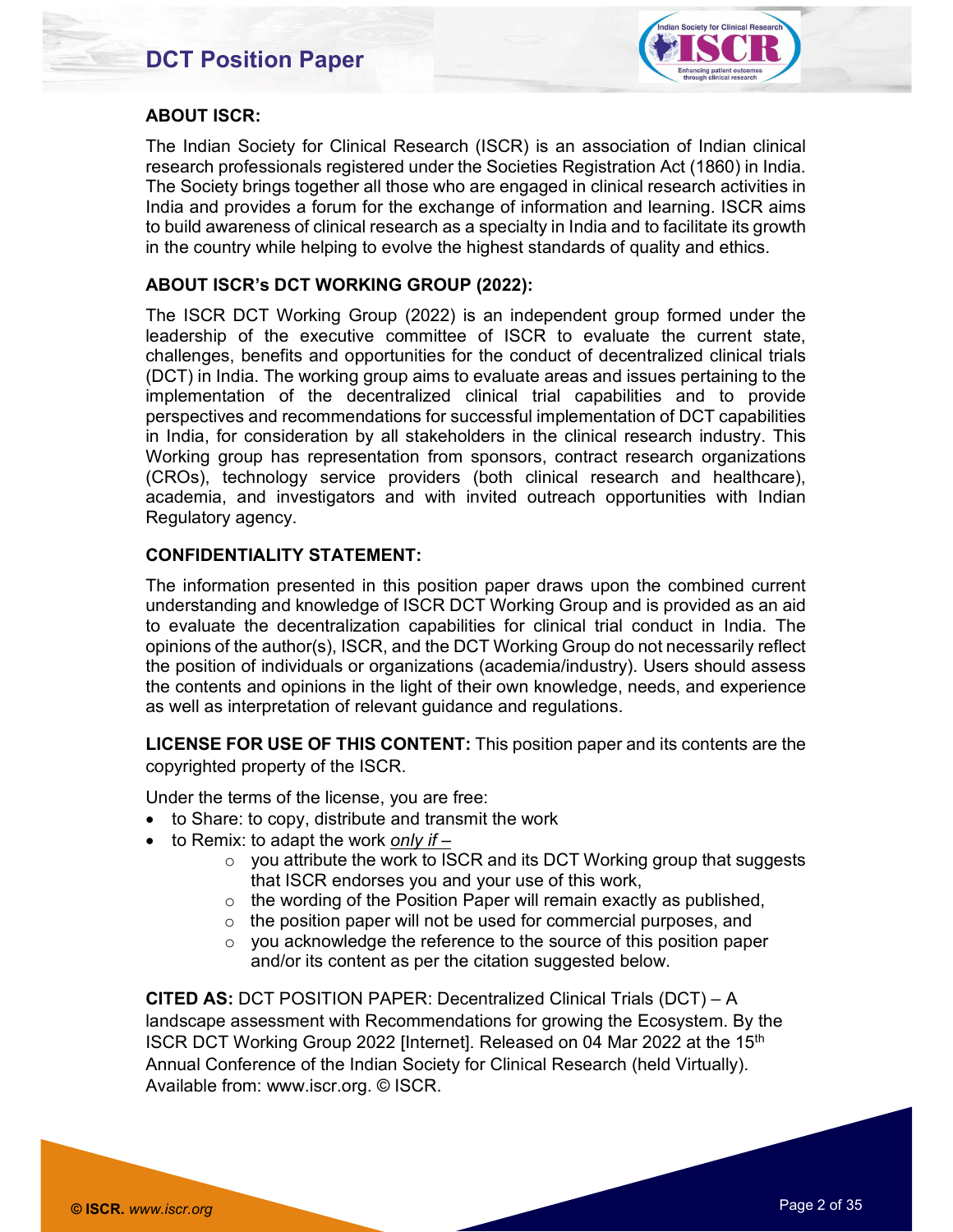

## TABLE OF CONTENTS

| $\mathbf{1}$   |      |                                                                  |  |
|----------------|------|------------------------------------------------------------------|--|
|                | 1.1  |                                                                  |  |
|                | 1.2  |                                                                  |  |
|                | 1.3  |                                                                  |  |
|                | 1.4  |                                                                  |  |
| $\overline{2}$ |      | ELEMENTS OF DECENTRALIZATION IN CLINICAL TRIAL CONDUCT  10       |  |
|                | 2.1  |                                                                  |  |
|                | 2.2  |                                                                  |  |
|                | 2.3  | Patient Recruitment Through Digital and Social Media 14          |  |
|                | 2.4  | Electronic Signatures (ES) and Electronic Consent (e-Consent) 15 |  |
|                | 2.5  |                                                                  |  |
|                | 2.6  | Remote Data Monitoring and Remote Source Data Verification 18    |  |
|                | 2.7  |                                                                  |  |
|                | 2.8  | Remote Data Capture, Wearables, and Digital Biomarkers 21        |  |
|                | 2.9  |                                                                  |  |
|                | 2.10 |                                                                  |  |
| 3              |      |                                                                  |  |
| 4              |      |                                                                  |  |
| 5              |      |                                                                  |  |
| 6              |      |                                                                  |  |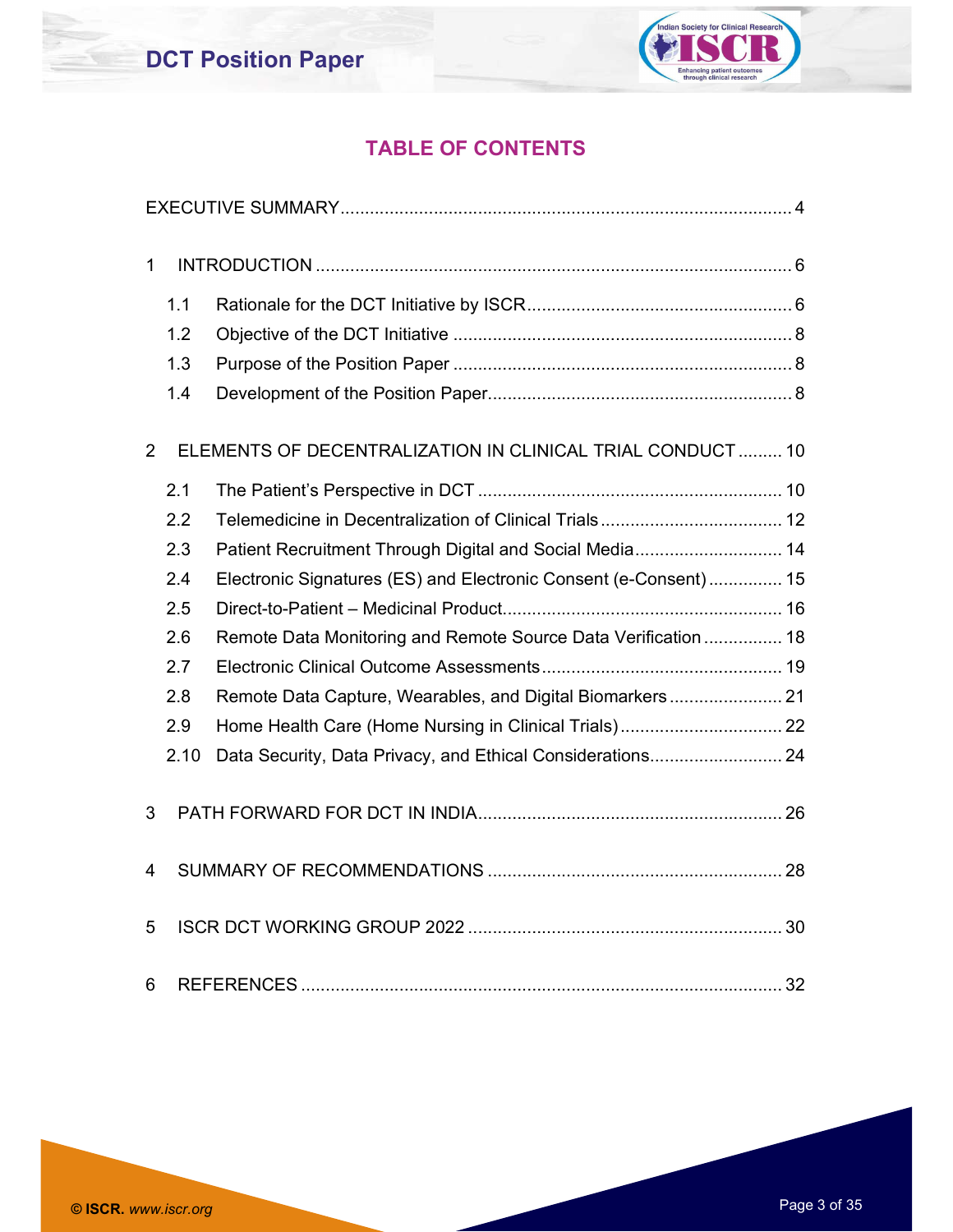

#### EXECUTIVE SUMMARY

The concept of implementing patient-centric components in clinical trial conduct is described as Decentralized Clinical Trials (DCT), or decentralized studies. Similar to the swift adoption of the virtual approach for providing continued clinical care for patients during the COVID-19 pandemic, the need for adapting clinical trial processes more to the preferences of participants rather than sponsors or study sites has gained renewed traction and focus. Pharmaceutical and allied organizations in sync with major regulatory agencies have rapidly mobilized to preserve trial participant's care and trial data integrity by the implementation of capabilities and "decentralized elements" such as telemedicine, sensory-based technologies, wearable medical devices, home nursing visits, patient-driven virtual healthcare interfaces, and direct delivery of study drugs and study related materials to participants' homes.

The objective of ISCR in undertaking this DCT initiative was to review the current state of DCT capabilities in India, provide clarity on the awareness, assess challenges, benefits and opportunities for DCTs in India through this position paper. The position paper intends to serve as a tool to build an ecosystem that can support decentralized elements in the clinical trial conduct at all levels of stakeholders in India viz. regulatory agency, pharmaceutical and research organizations, study investigators, ethics committees, and study participants. The DCT Working Group highlights the need for regulations/guidance on DCT within the ambit of the existing regulations/guidance pertaining to clinical trials/medical care. This would address various aspects concerning all the stakeholders in the clinical research industry, for a successful implementation of DCT capabilities in India.

Elements of DCT in study designs should address patient-centric data capture and analysis, additional support and monitoring system for the participant, investigator and sponsor including use of home nursing in clinical trials (HNCT) and telemedicine. India's existing telemedicine guidance can have additional clauses encompassing its use in the clinical trial setting [Telemedicine Practice Guidelines 2020]. Clarity can be provided within the existing Information Technology (IT)/Digital Health Rules (2018) regarding the use of digital and social media for participant recruitment, alongside addressing ethical concerns and India-specific nuances. It is recommended to extend the use of electronic signatures (e-signatures) and electronic consenting (e-consent) as part of the trial conduct under the existing IT/Digital Health regulations. Industry stakeholders should endeavor to set up standards for use of outsourced healthcare vendors, direct-to-participant supplies, remote data and safety monitoring, and participants' feedback mechanisms should be established. Industry with other stakeholders should set up robust mechanisms to allow remote source data verification (remote monitoring or source data verification). Sharing of health/medical records available electronically and source documents electronically without divulging participant's privacy and confidentiality would be a key factor in furthering DCT conduct. Use of electronic clinical outcome assessment (eCOA) devices and integration of electronic health/medical records for allowing electronic reporting of trial participant assessments will lead to faster and robust patient data reporting in clinical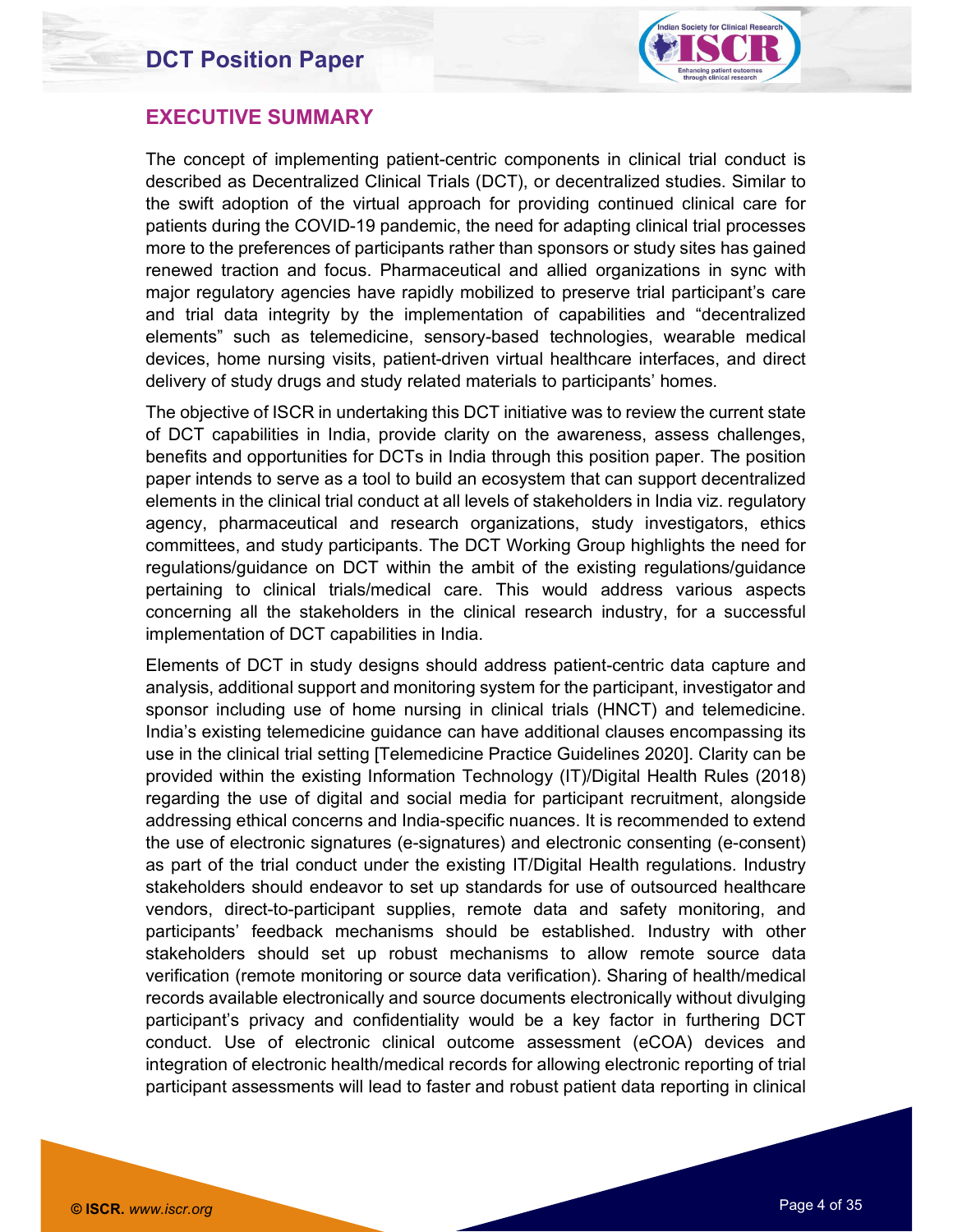

trials. The ecosystem for HNCT and its related elements needs to be strengthened by collaborating with NABH/QCI to bring in standards for these services. Stakeholders need to be sensitized for the use of advanced digital technology for data collection, transmission, and storage; thus, addressing data security, data privacy and data integrity for DCTs. Industry stakeholders should implement within DCT the extent of data sharing and access in line with existing IT policies in the country along with regular audit considerations. Awareness and training requirements for various elements of DCT at all stakeholder levels is required on an ongoing basis so that best practices can be implemented. Involvement of patient-centric groups viz. patient groups/forums, patient advisory and advocacy groups to promote trial participant's awareness and gain insights into their choices and feedback, would be critical to the success of these DCT elements.

A significant benefit that DCT capabilities ushers is the ease and flexibility for trial participant. The major challenges include integrating DCT into existing regulations governing IT / Medical care, finding the right balance between decentralization and traditional approaches, participant's accessibility and understanding of technology and availability of stable internet connectivity. The need to increase technical literacy when compared to the rising digital penetration in the country is a matter of concern for all stakeholders. Challenges around regulatory, legal, privacy, and data confidentiality and integrity aspects will also need to be considered. Considering a hybrid approach in these trials while dedicated helpdesks support participants for better technological understanding at all levels via trainings is important.

This DCT initiative is an attempt of the ISCR working group to collaborate with all stakeholders to build an ecosystem for implementing these capabilities in India. The DCT Working Group intends to sensitize different stakeholders regarding the concepts of DCTs and aims to dispel any misconception around these capabilities. The position paper and the subsequent advocacy by ISCR in collaboration with other stakeholder organizations in clinical research in India will aim to bring in regulations that is fit for purpose to ensure appropriate oversight and similar standards of ethics, data quality and participant protection are available in DCTs as is currently present in the setting of traditional clinical trials. The key positive aspects backing this attempt are evolving regulatory understanding, acceptance and direction; progress towards technological maturity; investment and capability development; and most importantly, continued focus on patient-centricity.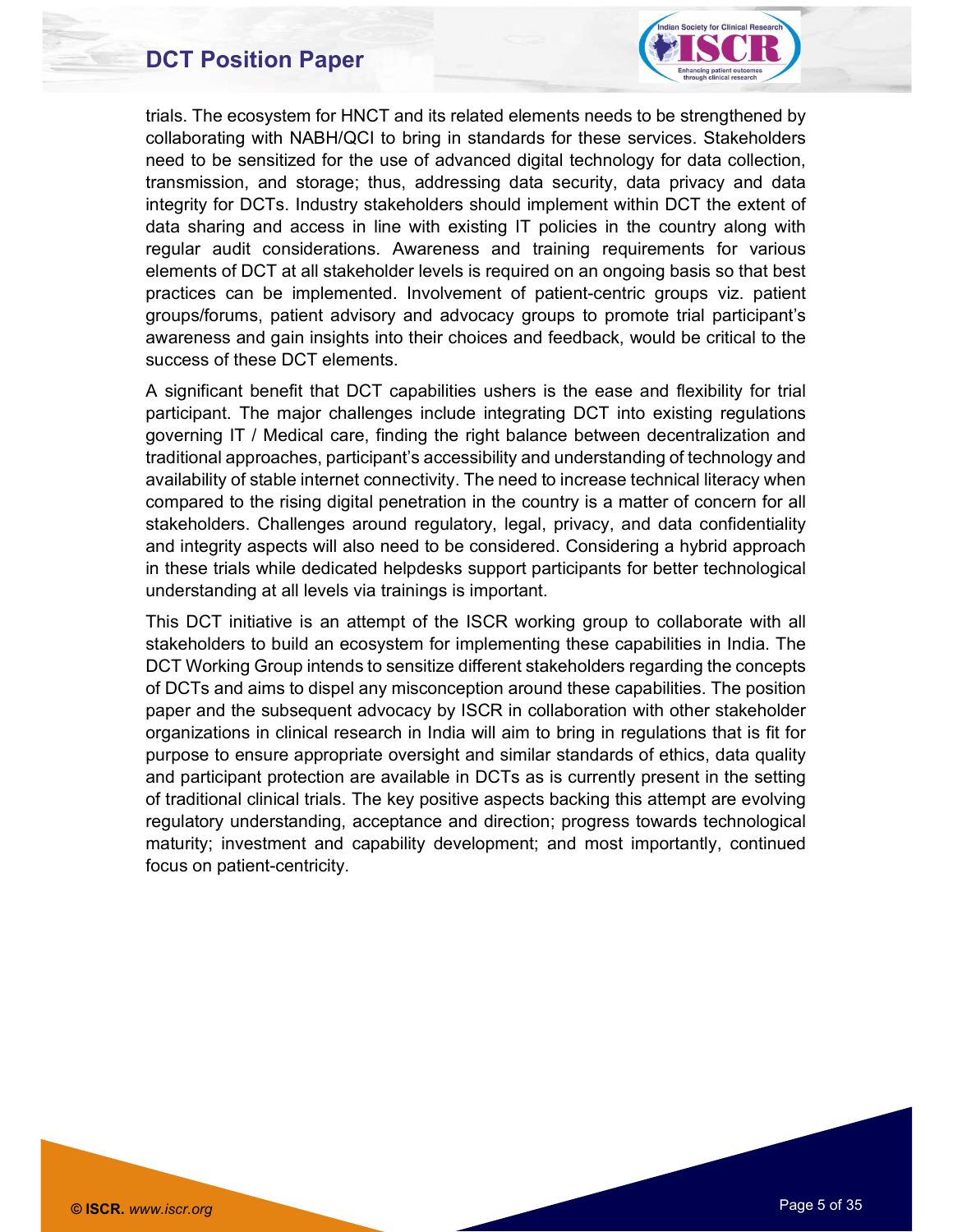

#### 1 INTRODUCTION

#### 1.1 Rationale for the DCT Initiative by ISCR

Clinical trials are inevitable in the pursuit of developing new safe and effective medicinal products for improving patient health across the globe. Traditionally, the conduct of clinical trials has been centered around physical trial sites and study Investigators while trial participants travel to the sites. This has a significant impact on the cost and effort for the study conduct, while also bringing in inefficiencies in certain elements of the process that involves trial participants to travel for study visits, impacting their recruitment and retention [Fogel 2018]. The duration and number of clinic visits have been a known factor to impact protocol adherence; about 30% of trial participant dropouts have been reported across clinical trials [Levitan 2017]. In a survey by the Center for Information and Study on Clinical Research Participation (CISCRP), about 60% or more respondents reported a lack of patients' awareness and their location and distance from study sites as major barriers to patients' participation in clinical studies [CISCRP 2017]. Moreover, the need for being in the same geography in a conventional clinical trial narrows down eligibility criteria for patient participation, and thus, the clinical trials may not fully reflect a broad patient population for which the investigational medicinal product is intended raising concerns of poor diversity, equality & inclusion in clinical trials. This implies that real-world patients who receive specific therapeutic intervention would be generally more diverse in terms of race, ethnicity, the severity of disease and comorbidities when compared to the corresponding pool of clinical trial patients [Hill 2008, Blumenthal 2017, Heneghan 2017]. This points towards a missing link between clinical research and clinical practice.

Globally, the pharmaceutical fraternity had already recognized a need for transformational changes in the way clinical trials have to be conducted, so as to address the traditional conduct challenges as well as safeguard trial participants' interests. This challenge was heightened during the COVID-19 pandemic which disrupted the conduct of most ongoing clinical trials overnight, delaying the evaluation and release of potentially beneficial medicinal products. The total number of clinical study initiations monthly declined by 50% from January 2020 to April 2020, and 60% of investigators reported a significant reduction in trial activities in May 2020 [Xue 2020]. The COVID-19 pandemic restricted travel and reduced patients' access to clinical trial sites by almost 80% [Medidata Perspective 2020, Agarwal 2021]. With minimal options at disposal, the pandemic has offered an opportunity to redefine the way trials could be conducted, keeping trial participants at the core. Aspects like swift adoption of the virtual approach for providing continued clinical care for patients while maintaining physical or social distancing between patients and doctors, the need for adapting clinical trial processes more to the preferences of participants rather than sponsors or study sites gained focus. Pharmaceutical organizations across the globe have rapidly mobilized to preserve the continuity of care and data integrity by adopting remote consent and trial participant monitoring, assessments through videoconferencing, and at-home phlebotomy [Agarwal 2020].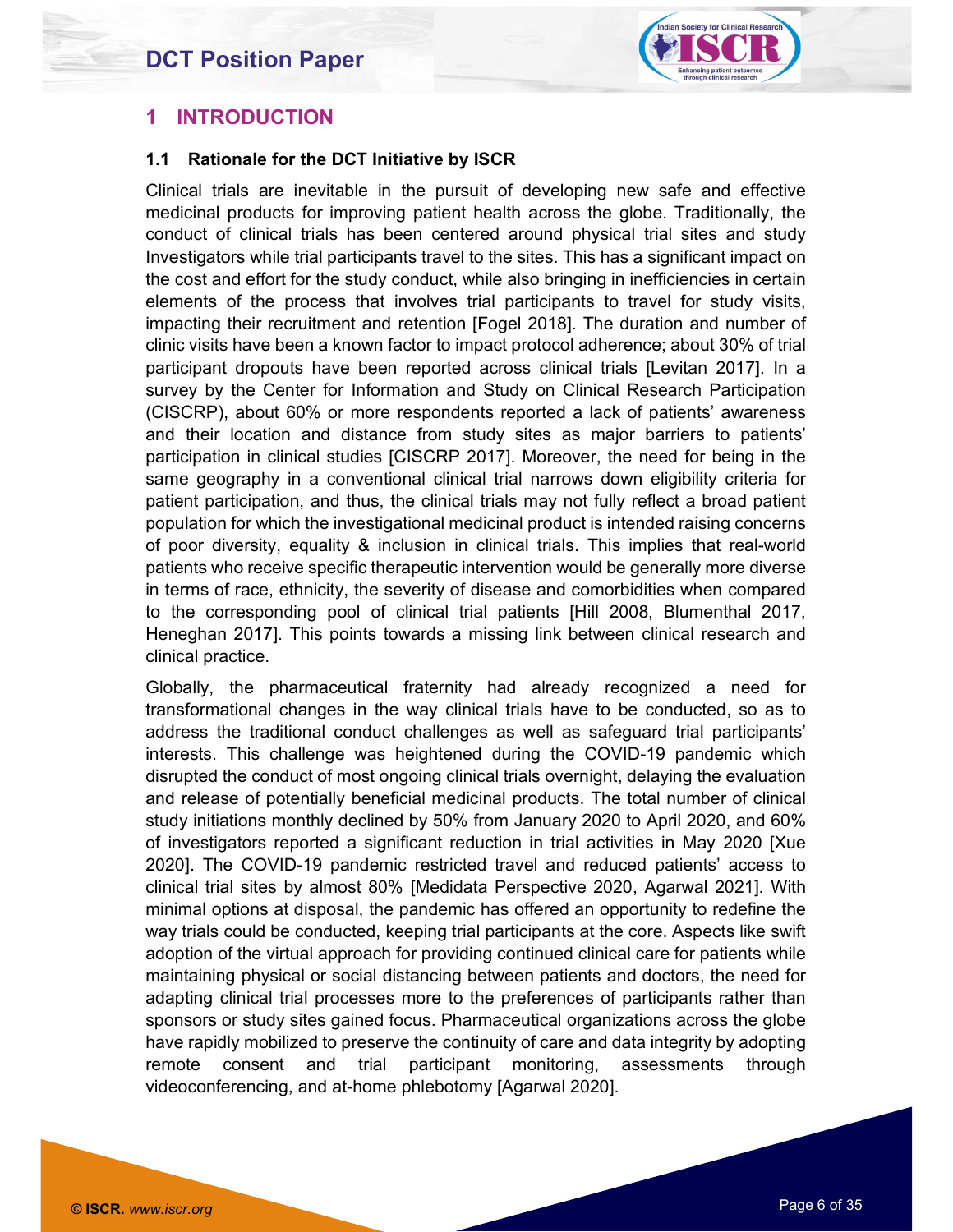

The two major regulators globally – the European Medicines Agency (EMA) and the US Food and Drug Administration (US FDA) – first implemented measures and guidance to enable trial continuity during the pandemic [EMA 2020, US FDA 2021]. Elements of home visits for laboratory tests and drug infusions, direct shipment of study supplies to trial participants, telephonic follow-up for safety monitoring, remote data and trial participant monitoring, online assessment for patient-related outcomes etc. were measures implemented so as to mitigate the risk of skipped doses, missing data, dropouts or early study discontinuations. Rapid implementation of technology and "virtual elements" such as telemedicine, sensory-based technologies, wearable medical devices, home visits, patient-driven virtual healthcare interfaces, and direct delivery of study drugs and materials to participants' homes has grown multi-fold in parallel with acceptance of "virtual medicine," accelerating shifts in clinical trial design that was long overdue [Van Norman 2021]. The concept of implementing such virtual components in the clinical trial conduct is described by various terms like decentralized clinical trials (DCT), direct-to-participant studies, and virtual studies [Dorsey 2020].

Today, the focus of trial activities and conduct has shifted from conventional researchsite setup to being more "patient-centric" using technology at its best. Clinical trials now revolve around the participants in their homes and community through remote visits and monitoring through decentralization which facilitates continuity of trial operations [Van Norman 2021]. Additionally, decentralization also enables efficiency at other levels of study conduct – trial investigators' time and effort, drug administrations, patient-reported assessments, and data reporting, which can be performed remotely by study participants themselves [Agarwal 2021]. Implementing DCTs facilitate remote conduct of trial activities through home visits, remote consent and trial participant monitoring, video-conference assessments, at-home nursing, home sample collections, telemedicine consult, direct data capture through wearable devices, and electronic diaries [Ramasamy 2020, Agarwal 2021]. The ease of remote participation will positively impact the retention rate expected during clinical trials. In a fully DCT set-up, participant recruitment, delivery and administration of study medication, and acquisition of trial outcomes data can all proceed without involving inperson contact between the study team and the study participant. Home healthcare has been accepted widely in the commercial (licensed) medicines and general healthcare space throughout the Asia-Pacific region, and the inclusion of this concept in clinical trials was already widely accepted in the USA and Europe. As India also gears up to implement and conduct DCTs, pertinent regulations will be key to the greater implementation and use of decentralization in trial activities in the Indian clinical research ecosystem, which currently is lacking. As the pandemic accelerated the adoption of decentralized and hybrid clinical trials, there is strong reason for the Indian regulatory authorities to evaluate the need for new guidance which can make DCTs possible and implementable, while ensuring participant safety and trial transparency. This will also support extending the reach of clinical trials to the tier 2 and tier 3 cities of India, which otherwise are sparsely represented, or generally not accessible. In turn, this can become a mitigation strategy ensuring the smooth functioning of clinical research while addressing challenges associated with in-person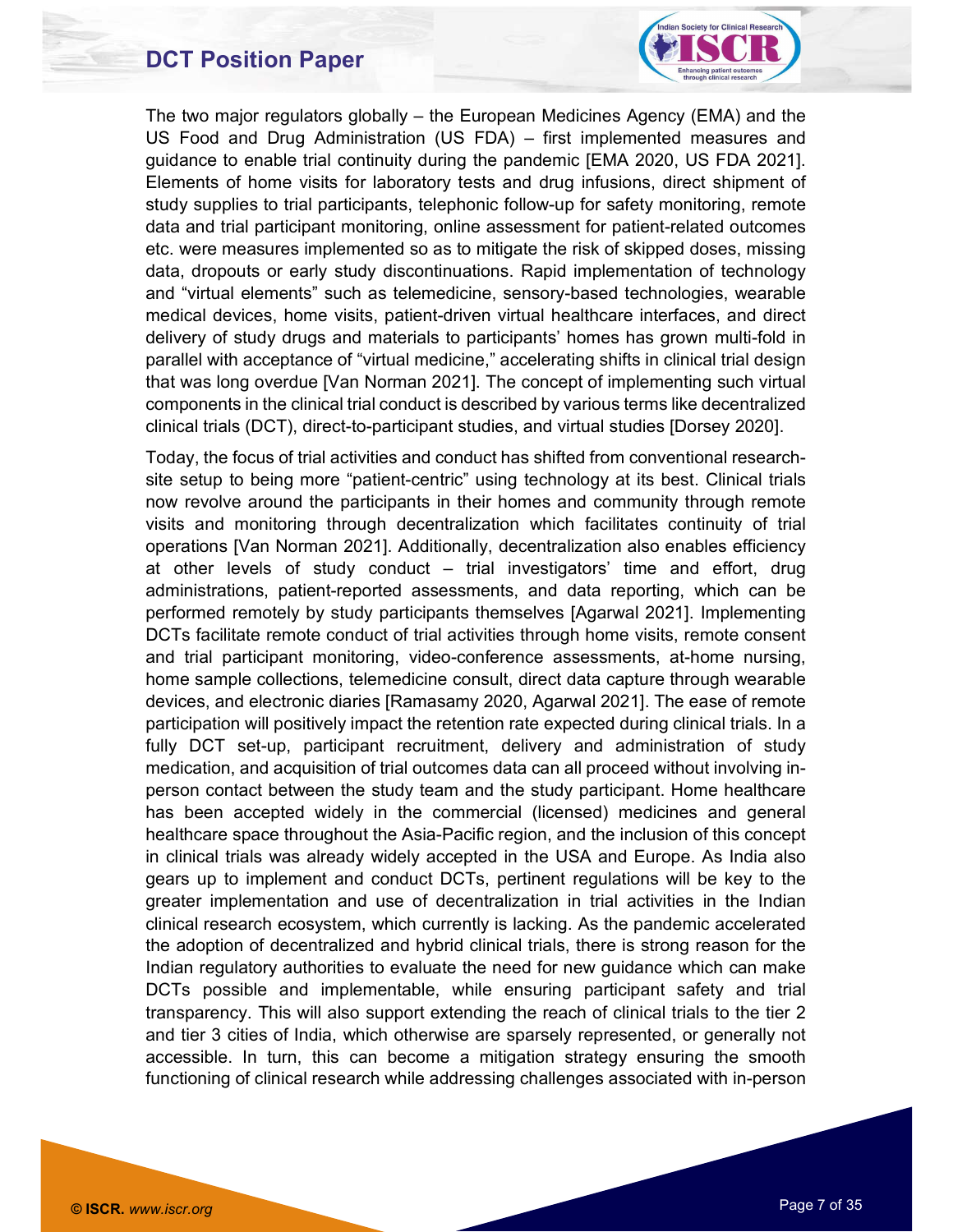

site visits, compliance to study standards, travel restrictions for trial participants and investigators, and concerns about COVID-19 exposure, among many others.

#### 1.2 Objective of the DCT Initiative

The objective of ISCR in undertaking this DCT position paper was to review the landscape of DCT, its current understanding and awareness among the different stakeholders of clinical research in India.

ISCR intends to use this position paper as a tool to drive conversations and build an ecosystem that can support decentralized clinical trial conduct at all levels of stakeholders in India viz. regulatory bodies, pharmaceutical and research organizations, study investigators, ethics committees, and trial participants.

#### 1.3 Purpose of the Position Paper

This position paper intends to provide clarity on the current state, challenges, benefits and opportunities for DCT in India.

The position paper also includes recommendations for successful and effective implementation of DCT capabilities in India, for consideration by all stakeholders in the clinical research ecosystem.

#### 1.4 Development of the Position Paper

The executive committee of ISCR conceptualized and kick-started the DCT initiative in August 2021. Some of the traditional components of clinical trial conduct which were considered appropriate for a decentralized capability building were identified namely<br>- patients' perspectives; telemedicine; patient recruitment through digital and social media; electronic consent and electronic signature; direct-to-patient medicinal products; remote data and trial monitoring; e-clinical assessments; remote data capture through the use of wearables and digital biomarkers; home health care; and data security, privacy and ethical considerations.<br>Ten workstreams were created and allocated with one capability topic under the

stewardship of the executive committee members of the ISCR. Workstream participation was open to all member organizations of ISCR and nominations of individuals who were ISCR life-members was sought based on their domain knowledge, work experience and relevance of contribution to the workstream. Academic institutions, ethics committees as well as the regulatory agency were also approached for participation or inputs, as needed. Workstream members' details are included as part of the ISCR DCT Working Group 2022, refer to Section 5.

Individual workstreams were launched in August 2021 and worked towards creating a status report for the assigned capability topics over  $3 - 4$  months. Periodic meetings for deliberations and a central repository for collating inputs and recommendations within workstream members were implemented. Surveys with clinical trial sites and Investigators, and/or Ethics Committees were also initiated as relevant by some workstreams.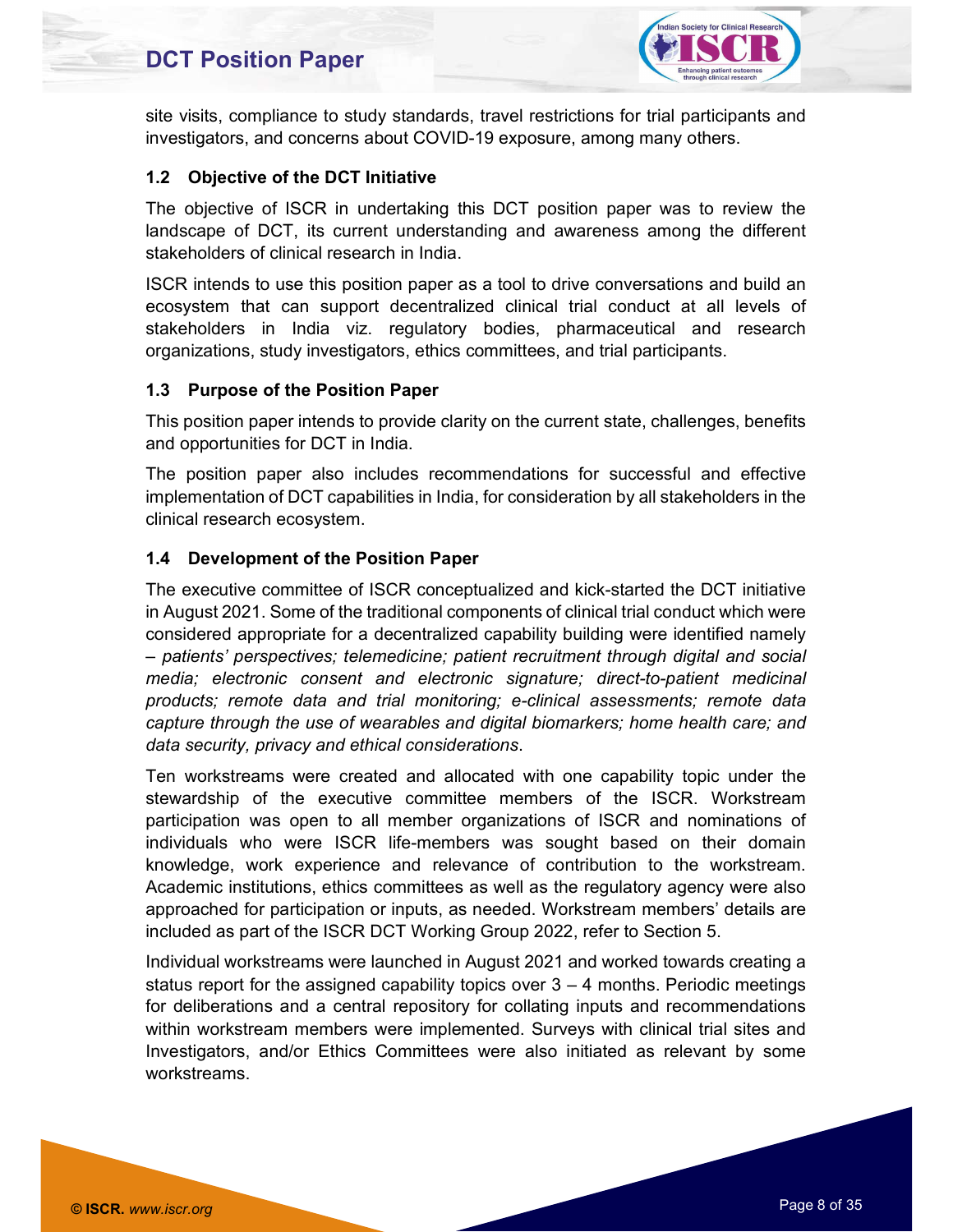

The workstreams considered the following areas/issues/perspectives on the assigned capability topic:

- Mapping of the current landscape on the virtual component for the capability considered.
- Current regulatory approach/environment.
- India-specific legal framework and challenges, if any.
- Anticipated solutions available globally versus India.
- Key technology-related challenges in implementing the virtual capability.
- Any ethics committee related challenge relevant from the Indian perspective.
- Challenges and adaptations anticipated at the investigator/site level (e.g. capacity, understanding, execution).
- Current role of institutions/pharmaceutical companies/CROs.
- Probable recommendations for successful implementation.

The individual workstream reports were provided to the Executive Committee of ISCR in December 2021. The reports were cumulatively analyzed to create this position statement for presenting the current status of DCTs in India and practical recommendations for implementation of the virtual elements in the trial conduct.

The executive committee of ISCR and the DCT Working Group also acknowledges that the topics currently covered under this position paper may not represent an exhaustive coverage of all DCT elements.

With advances in the DCTs globally, and expansion of our understanding and experience with the implementation of DCT as a research community in India, these existing topics and recommendations will be revisited and refined, and new elements will be addressed as part of the next versions of this position paper.

Additionally, following this position paper, ISCR also aims to publish full reports of the individual workstreams so as to provide complete details of assigned capability topic and present their groundwork to holistically conceptualize and implement DCTs in the Indian scenario.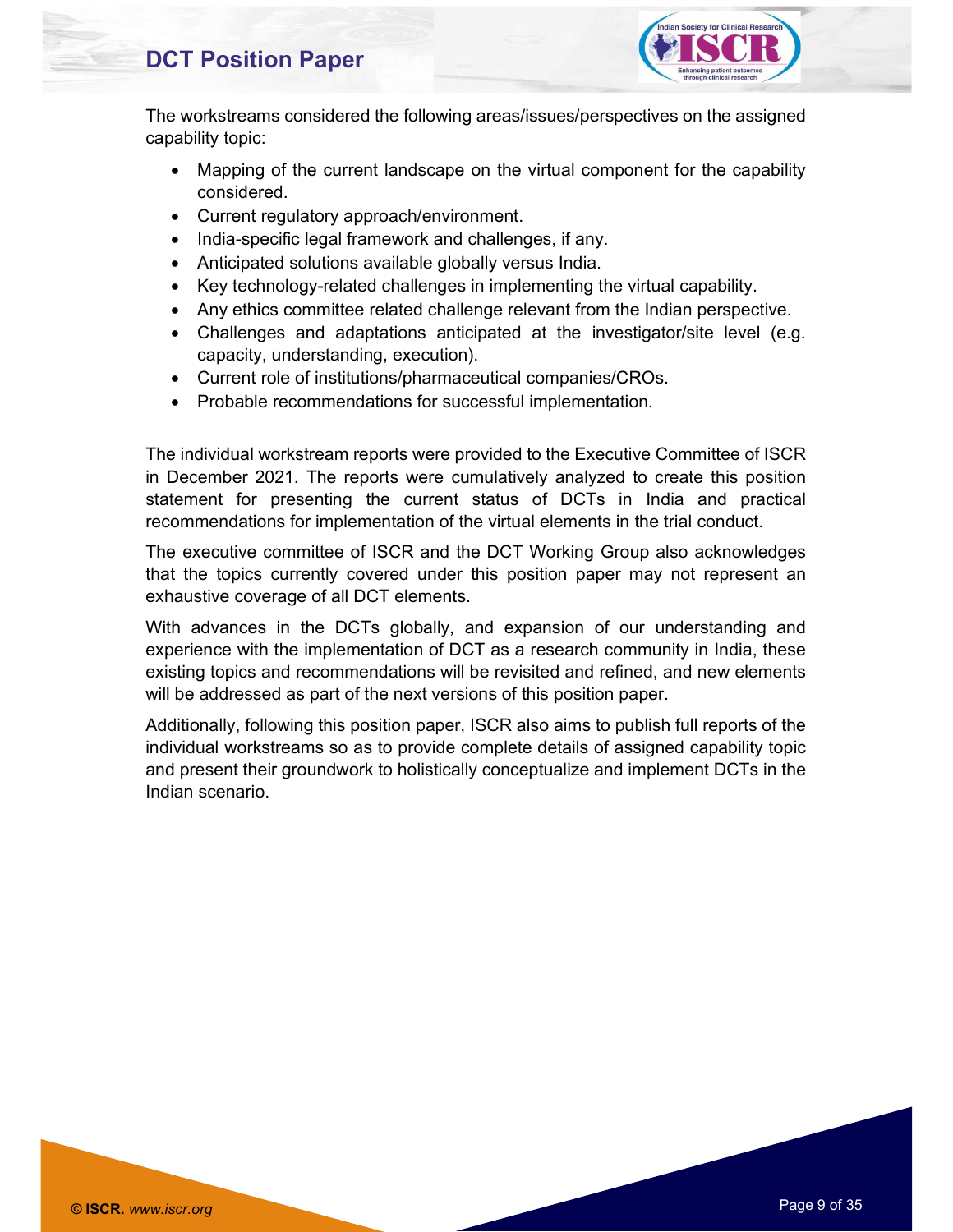

#### 2 ELEMENTS OF DECENTRALIZATION IN CLINICAL TRIAL **CONDUCT**

The pandemic has witnessed patient and the health caregiver behaviour adapt to digitization of most of their interactions using technologies that are well supported by high standards of security, encryption, and privacy compliance. Clinical research, being a subset of the healthcare domain, has also been impacted by these changes, leading to widespread use of e-consent, electronic case report forms (e-CRFs) and electronic patient-reported outcomes (e-PROs) being used for assessments of participants in trials, as appropriate. Parallel growth was also seen in the adoption of wireless and bluetooth-enabled devices or wearables to capture and transmit data to e-CRFs or e-patient diaries. Since the data is captured remotely and stored in centralized and secure e-repositories, accessibility of near-real-time data has become easier rendering unnecessary the need for clinical research personnel to travel to sites to monitor data. A host of methods like remote source data verification (rSDV), electronic trial master files (e-TMF) and the like are used to verify the data using various security layers, technology platforms and data analytics tools, making remote monitoring efficient and productive. It has also additionally enabled monitoring the performance and mitigating risks identified earlier, allowing them to be resolved earlier than traditional physical site visits by monitors.

All these technologies and changes have also led to newer initiatives like patient forums, patient advocacy groups, social media forums etc. to be more visible and discuss research access and participation much more than before. The above changes have made it obvious that the hitherto legacy model of healthcare that was doctor-centred has moved to becoming patient-centric. Patient-centricity has now become the hot-topic of the healthcare industry and has forayed into the rest of the support services to completely decentralize the healthcare model from a hospital towards home. Similarly, the clinical research industry has been influenced to change the model from an investigator/site-centric to decentralized model where various services are now provided to patients for their convenience, making trial participation experience more seamless and transparent than in the recent past.

As part of this initiative, the ISCR workstreams have dwelled in greater detail and depths as to how such changes helped clinical projects become decentralized and patient-centric during the pandemic. A systematic analysis under each capability is considered and consolidated for presentation in the different sections. Later this year, the ISCR workstreams intend to publish their individual detailed reports describing the researched elements of corresponding DCT capability.

#### 2.1 The Patient's Perspective in DCT

In recent times, driven majorly by the COVID-19 pandemic in India, there has been a heightened emphasis on the use of digital health solutions centred on serving patient care remotely. This has signalled that the time is ripe to change the *status quo* of the clinical trial operational models the world over, and India is no exception. This disruptive thinking which began between 2008-2010, took roots and accelerated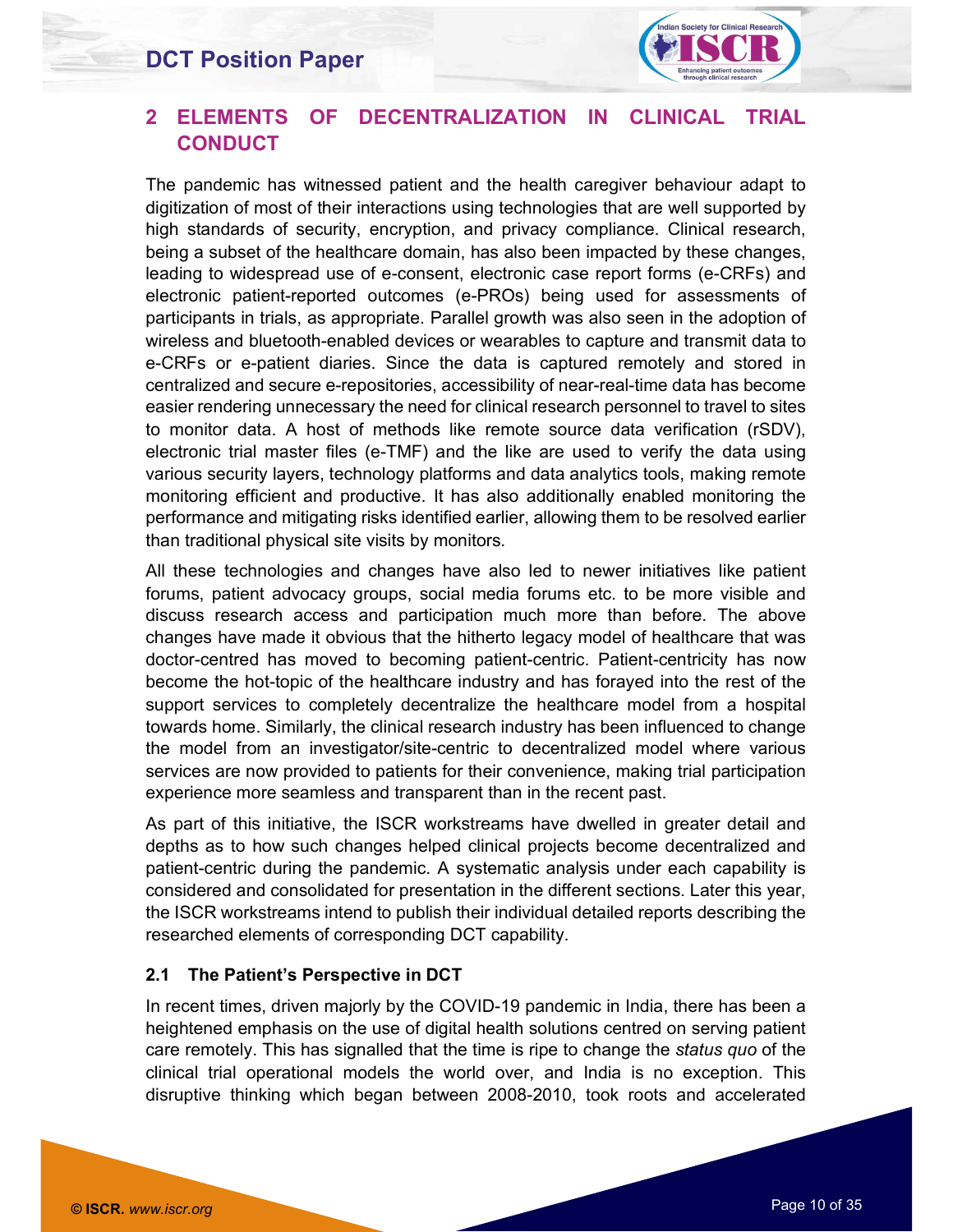

during the pandemic to become the alternative model called DCT, which was also rightly termed as "Patient-centric trials".

Though not all disease conditions or study designs are DCT-friendly, there are several that can use decentralization design by being either completely or partially virtual in a hybrid model. Employing digital capabilities like telemedicine and mobile health care can offer several potential advantages such as faster recruitment, improved retention, greater control and convenience for participants, enhanced communication between the trial participants and health care providers, and increased participant diversity, equality, inclusiveness, and transparency. Current trends in India also seem to be moving in this direction with over 25 studies registered under the Indian Council of Medical Research (ICMR)-owned Clinical Trials Registry of India (CTRI) database demonstrating decentralized or patient-centric approaches embedded in their designs. A recent public health "Barefoot Nurse" initiative of PHFI® [Sahu 2020] also showed that mobile health care (m-health) can be easily adapted to reach the hitherto unreachable population and geographical areas, thus employing and developing mobile primary healthcare skills at the grassroots, giving health and economy a muchneeded growth in smaller-tier towns and decreasing the burden on the current health infrastructure that is concentrated in Tier-1 cities. This is a perfect match for bringing the two models, DCT and public mobile healthcare together to make the patientcentricity model be as effective as the traditional clinical trial model that was hitherto investigator/site-centric.

Clinical Trials Transformative Initiative's (CTTI's®) evidence-based and practical recommendations have been addressing barriers to DCTs in various country regulations, that include varying state medical licensing laws and issues with the drug supply chain custody hindering the widespread adoption of DCTs [CTTI 2018]. This helps identify burden/impact and formulate steps to help improve the patient experience and make current and future studies less burdensome. Together, these tools will provide patient insights and experiences of their participation.

More recently, the US FDA [Patient-Focused Drug Development, FDA, 2018], as well as the EMA [ICH reflection paper, 2021], have drafted regulatory guidelines for assisting the industry in the patient-centric approach. This guidance helps in recognizing DCTs as a better approach towards finding patient-friendly treatments by gathering patient usage and feedback data alongside scientific and clinical data points. These guidelines encourage DCT study designs to use standard treatment algorithms and modalities, and also include patient perceptions and feedback on how they eventually rate a product, early in the development cycle, thus paving a way for its future in the market.

The emphasis of these guidance is to provide the clinician with an alternative perspective and bring in further patient-oriented approach. Patient insights and discussions with patient-centric groups (patient groups/forums, patient advisory and advocacy groups) are especially relevant during the design phase, should be initiated early. These groups can partner with the sponsor study team to discuss clinical outcome expectations, patient-reported outcomes (ePRO), medication issues, travel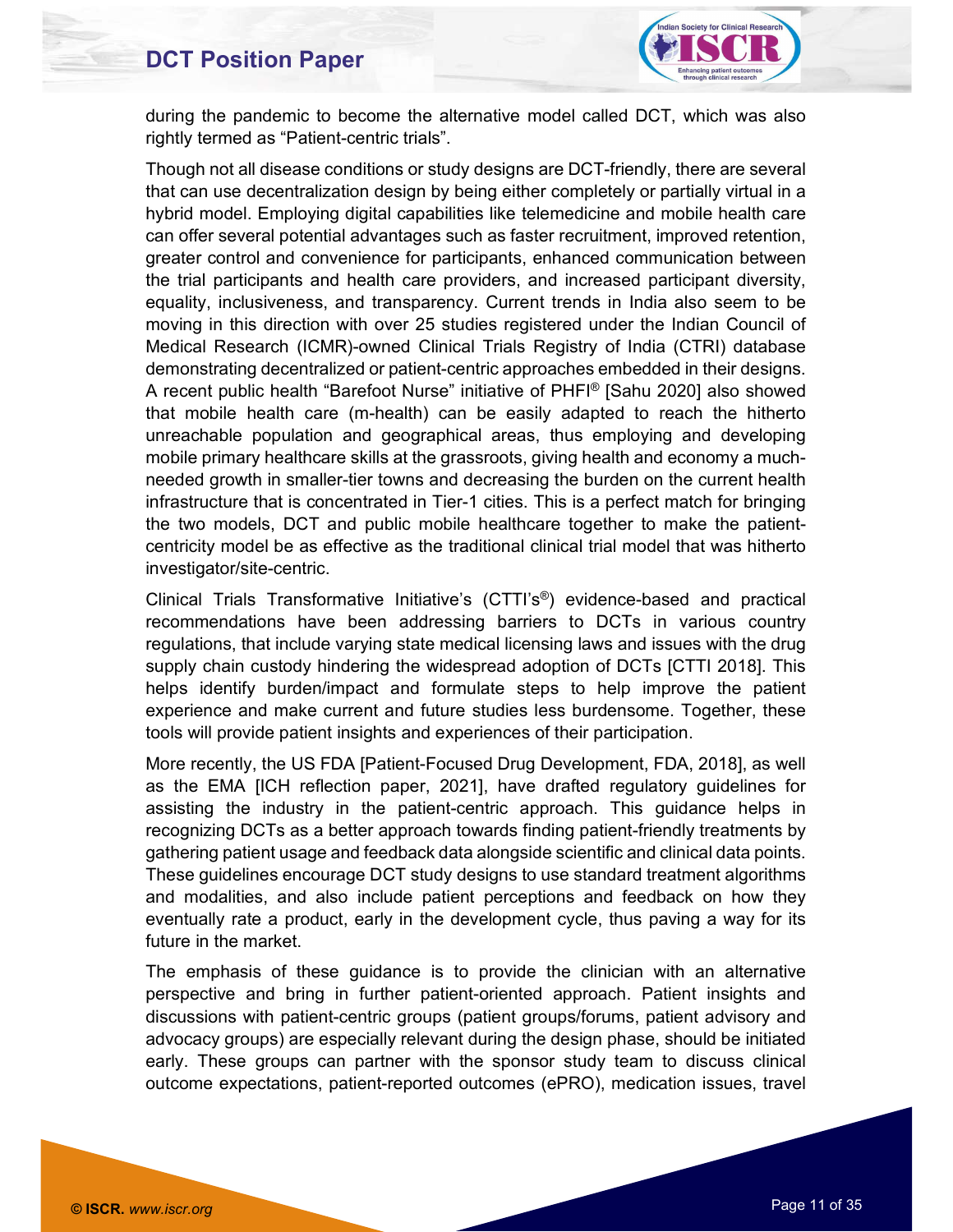

and logistics, build recruitment materials, facilitate site identification, diagnostics/laboratory facilities, participate in investigator meeting panels, and advise on wearables if necessary. Hence, the investigator-site operations model will also need to change to meet these changing logistics and operational aspects of study implementation.

Eventually, a truly patient-centric trial is about creating a personalized experience for every patient, from first contact through the end of the trial and future follow-up. It requires a fundamental shift in thinking about patients' role in clinical research and how sponsors can use existing data and technology to engage with them as active stakeholders whose needs and opinions are relevant to every touchpoint in the research journey [Bacheller 2021].

In the Indian scenario, the evolutionary journey from traditional clinical trial models to DCT will be possible with regulatory guidelines being laid down early and revised as the area develops from what was traditionally done with paper trials to e-trials. Elaborating the details and considering some local issues, e.g. regional, language, literacy infrastructure and reliability of medical care standards will help in not only improving the health care availability in the more remote areas but also provide more diverse, real-world evidence and feedback from the end-users With the internet and telecommunication becoming more widely available and improvement in reliability, and with transport infrastructure improvements, it would be possible to address the hurdles which hitherto were considered insurmountable.

Below are a few recommendations for patient-centric approach that will bring more transparency and benefit to the trial participants as the end-users of the fruits of research, and thus benefit the overall healthcare infrastructure by improving healthcare standards and expediting the spread of healthcare facilities to remote areas of the country.

A DCT guidance from regulatory authorities that:

- allows sites and investigators to use outsourced healthcare vendors that meet a minimum set of standards (accreditations/certifications) so that healthcare facilities that help remote participants do not compromise on the clinical monitoring, safety or efficacy of the drug products, participant privacy and confidentiality;
- includes DCT study design as one of the study methods in the Clinical Trial Registry database (CTRI), so as to differentiate it from the traditional and non-DCT models.

#### 2.2 Telemedicine in Decentralization of Clinical Trials

Telemedicine has been available and used in healthcare practices for several years. However, its use to communicate with and monitor study participants enrolled in clinical trials has not been actively considered until recently. The COVID-19 pandemic has brought telemedicine to the forefront in clinical practice for communication and management of patients in various settings globally as well as in India [Telemedicine Practice Guidelines 2020], and its further use in clinical trial settings is also being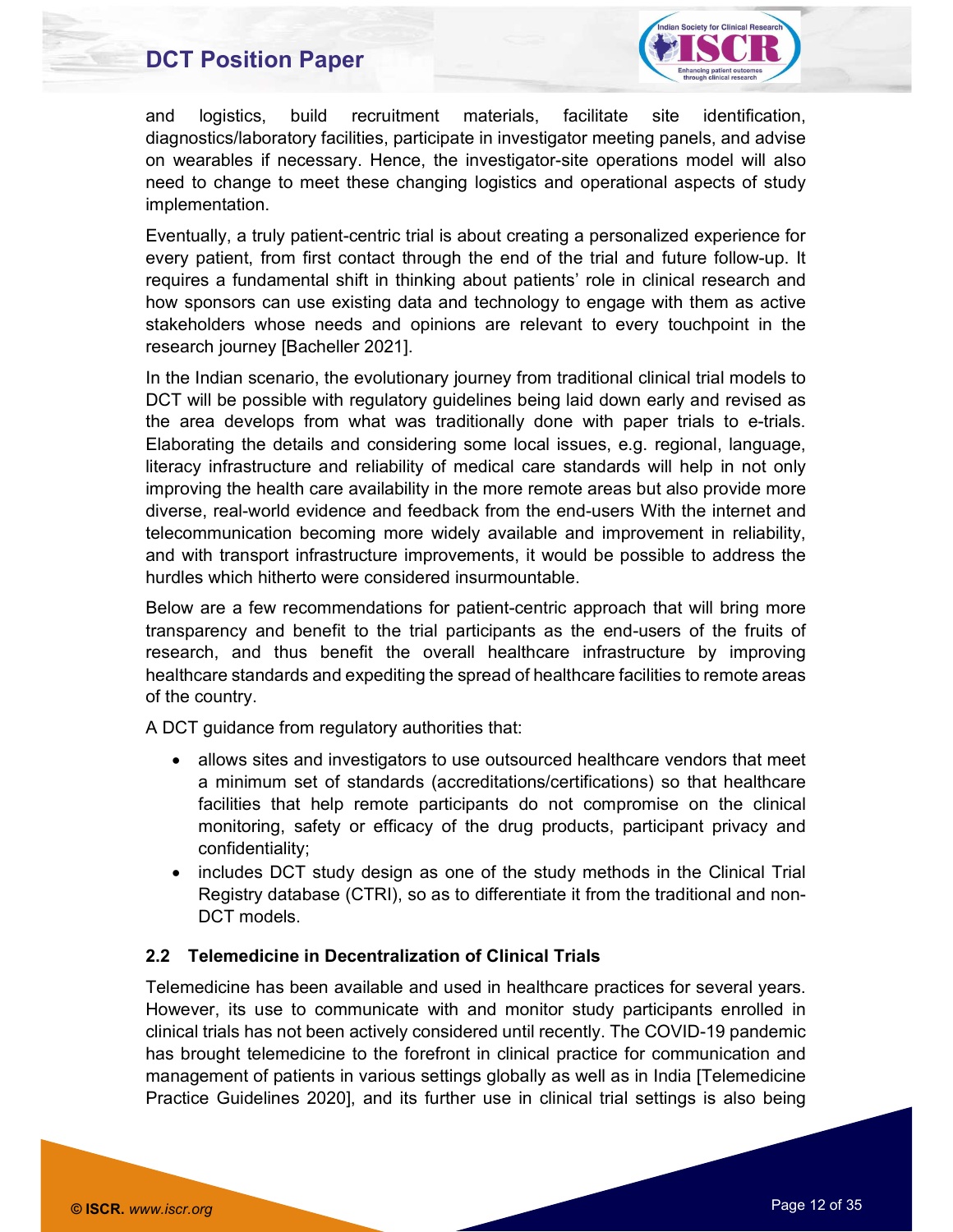

explored. Although there are several definitions of "telemedicine", the broadest one is a practice of interacting with the health care professional virtually from any location using a phone or video chat. It also includes services such as store-and-forward of images and reports while the consultation is completed via a telecommunication system. Telemedicine may offer several advantages leading to faster and more efficient conduct, and completion of a clinical trial [European Pharmaceutical Review 2018, Reites 2020, SignantHealth 2022].

Telemedicine can be used for accelerating capabilities of drug development including communication with patients who may be located at a distance. Telemedicine can enable patients to participate in clinical trials without a hospital site visit, or visit less frequently (in conditions managed in out-patient setting), provided patients have access to mobile and video communications with their clinician-investigator and research staff. This could enable patients with specific health conditions to participate in clinical trials regardless of their geographic location, and the clinician whom they seek advice from can become an integral part of a clinical trial. This can enhance clinical trial participation from different communities, those having limited transportation facilities or use, or limited access to health care facility/hospitals where clinical trials are conducted.

Telemedicine can enhance and broaden associations, collaborations, and partnerships among physician groups, medical associations, and patient advocacy and support organizations. These associations can help with more options for potential clinical trial participants, thereby overcoming otherwise existing barriers of location. This can lead to the enrollment of a diverse patient pool in clinical trials that enroll participants with specific health conditions (contribute to diversity, equity and inclusion initiatives as discussed vide supra).

Telemedicine also contributes to passive and longitudinal reporting which requires minimal or no effort to remember, document, or transmit data by the patient and the service provider. This will possibly reduce the number of patient visits, reduce staff time and numbers, and make data available much faster for decision-making. Patients can report safety-related information in real-time, along with the quality-of-life parameters.

The use of artificial intelligence as an integral part of telemedicine will aid in improving outcome measurements in a clinical trial setting and enable more direct participant reporting [Bookbinder 2017].

With the anticipated benefits, telemedicine does offer few challenges concerning all stakeholders, an important one being technology usage. Regulatory and legal challenges and issues around privacy and data confidentiality aspects will also need to be considered. The technology and data or platforms used to collect information would need to meet regulatory, legal and data privacy requirements i.e. acceptable and credible, access to records for an audit or inspection amongst others. From the participants' viewpoint, it needs to ensure privacy and confidentiality so as not to reveal information or data to non-intended recipients. Preventing the inadvertent or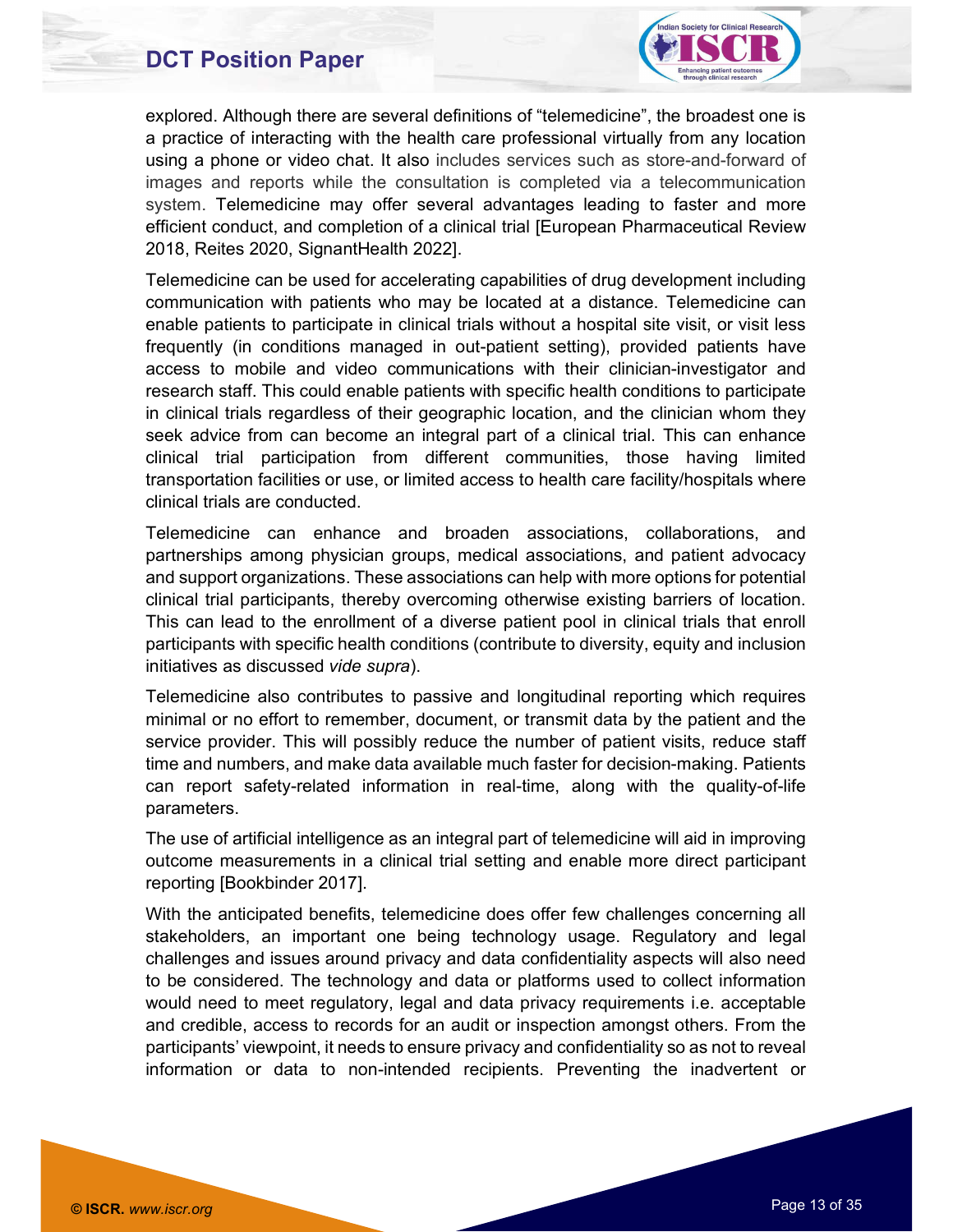

purposeful misuse of telemedicine tools by non-trial members would also be a concern to address.

Overall, including telemedicine within the DCT framework would be an appropriate consideration to be made. It offers immense potential, especially for trials managed in less critical or out-patient settings. It aids patient convenience and participation regardless of the proximity to the hospitals. An enabling regulatory framework for use of telemedicine in clinical research will help decentralized trials to be implemented.

#### 2.3 Patient Recruitment Through Digital and Social Media

Digital media is a form of communication that operates using various encoded machine-readable data formats and is broadcasted through a screen and/or a speaker [Smith 2013]. Social media (a form of digital media) is an interactive technology that allows the creation or exchange of information, ideas via virtual communities and networks [Kietzmann 2011, Preston 2022].

Considering about 40% of the clinical trial budget is allocated for patient recruitment, any delays in recruitment directly impact the increase in drug development costs. Conventional patient recruitment methodologies have resulted in delays in patient recruitments at 35% of investigator sites, and in about > 80% of clinical trials not meeting enrollment deadlines [Fassbender 2019]. Digital or social media may assist in increasing recruitment, and decreasing the cost incurred in patient recruitment in more than one way – by increasing the ability to reach a diverse and broad audience and facilitating better patient engagement and empowerment, as well as data capture.

Leveraging the capacities of digital or social media in a DCT for patient recruitment will, however, need to overcome some challenges – technological, regulatory, patientrelated and ethical review boards. A patient-centric approach will be required in implementing the technology to enhance available recruitment methods and tools [Parkins 2021]. Making patients aware of the clinical trial in general, their rights and responsibilities during their recruitment process via digital/social media and engaging with patient advisory groups during the process of recruitment would be of utmost importance and help. The impact of social media usage patterns, language limitations, and the literacy rate of participants would also need to be considered. Regulatory concerns that need to be addressed while using digital or social media for DCTs include Privacy concerns - Relevant audience – Authentication - Mode of Dissemination (P.R.A.M). Operationally, the institutional review boards (IRBs) or ethics committees (ECs) generally tend to have a close watch while approving participants recruitment strategies through digital or social media. These may include but are not limited to: content or wording of the advertisement sent via social media; consent process; and whether the privacy and confidentiality of the participants' personal information is safeguarded enough or not.

Key points to be implemented for overcoming the challenges and effectively using digital or social media for patient recruitment are suggested below:

 Acknowledging and addressing India-specific nuances i.e. cultural, language, literacy rates, while recruiting patients via digital or social media.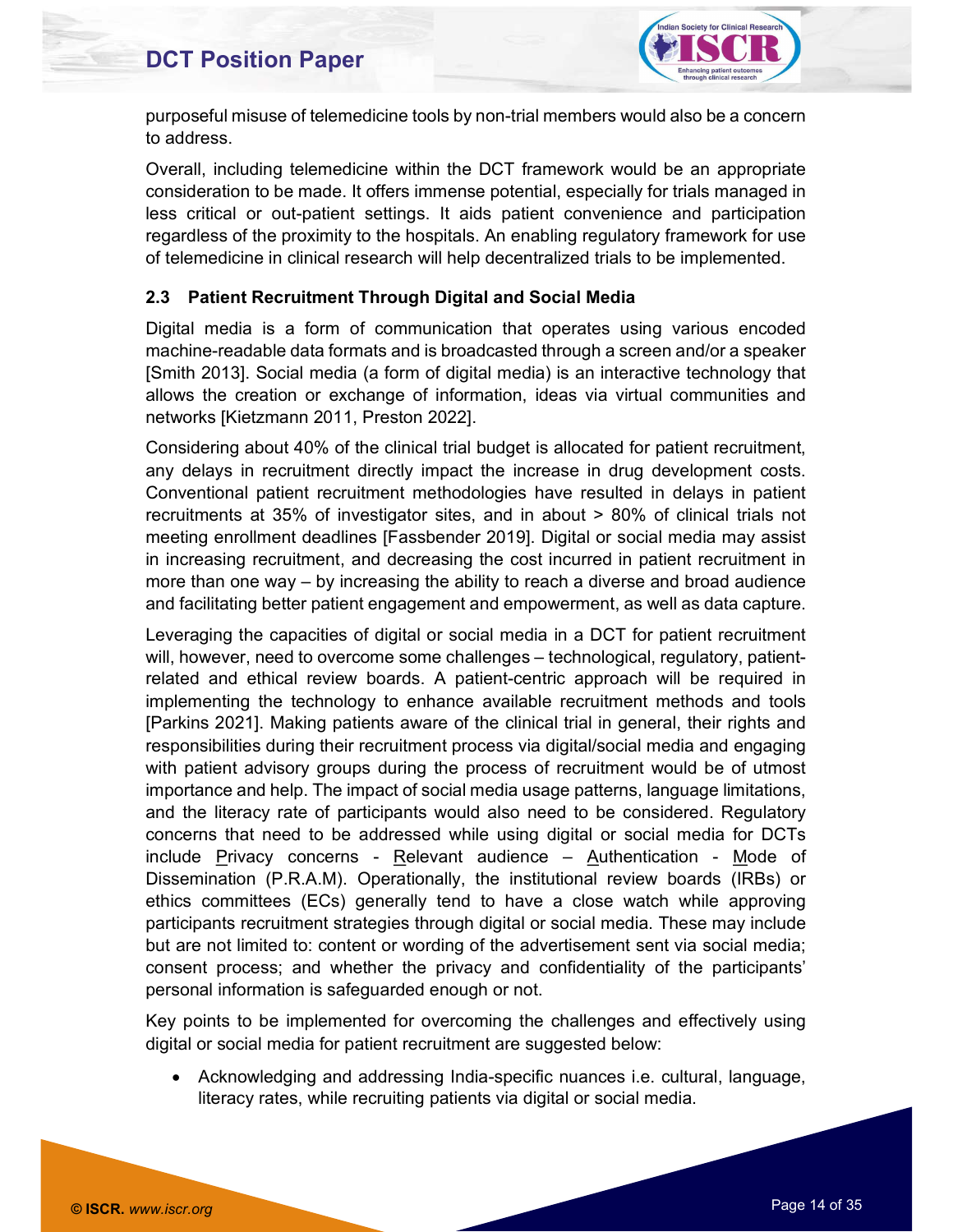

- Involvement of patient support groups and/or investigators during the recruitment process.
- Engage and advocate through ICMR the need to disseminate information about clinical trials in public, possibly through the CTRI.

#### 2.4 Electronic Signatures (ES) and Electronic Consent (e-Consent)

To have minimal disruption of clinical trial activities during the COVID-19 pandemic induced lockdowns and restricted movements, two critical processes evolved viz. the signature of documents for submissions to regulators, investigators sites, ECs, etc., and the informed consent process documentation. The focus is to ensure the safety and privacy of the clinical trial participants and the team members, and for maintaining the data integrity of the clinical trials. The traditional wet-ink signature on documents was replaced in India by electronic signatures (e-signatures/digital signatures). The regulators and the ECs started accepting documents submitted to them electronically with digital signatures. Important considerations for implementing e-signatures and econsents as part of the decentralization of clinical trials are being discussed here.

**E-signatures** are already used in India and are governed by The Information Technology Act (ITA), 2000. The electronic signature is recognized if it is reliable, and authentication is done by e-KYC [ITA 2000]. However, e-signatures are vulnerable to potential technical challenges. They could be easily tampered with and cannot be verified unless known to the authorizer or done in front of the approver. E-signatures are unlike digital signatures which are more secure, validated, highly verified, and encrypted.

In order to mitigate these challenges for e-signatures the data entered or already fed should be encrypted and must be used only for and by the potential study participants. The e-signatures must be traceable and validated, the sponsor and the investigator must be able to prove the authenticity of the electronic signature. The e-signature tool used must be compliant with the applicable laws as per our (IT) requirement for esignature and potential participant/guardian/signatory must have a KYC document to confirm their identity.

**E-Consent:** E-Informed Consent is an electronic medium of informed consent process used to provide information in the informed consent document, evaluate participant's comprehension and document consent from participant or participant's legally acceptable representative (LAR). There is an increasing interest seen in the research community to use electronic media to supplement or replace paper-based informed consent processes; participant/LAR consent and assent can be collected using electronic platform (guidance document for industry FDA,2016; Belgium, 2020; HSA, 2020, ICMR, 2020; MHRA, 2018). Though the e-source has been supported and adopted by the FDA, EMA and MHRA (UK) in clinical trials at various levels [Thread 2021], there is still a reluctance to adopt and implement e-consent among regulators, ECs, sponsors and investigators due to complications in usage of new or different technologies without denying the inclusion the time and cost factors. Adopting econsents can bring several benefits [EUCROF 2021]; most common being improved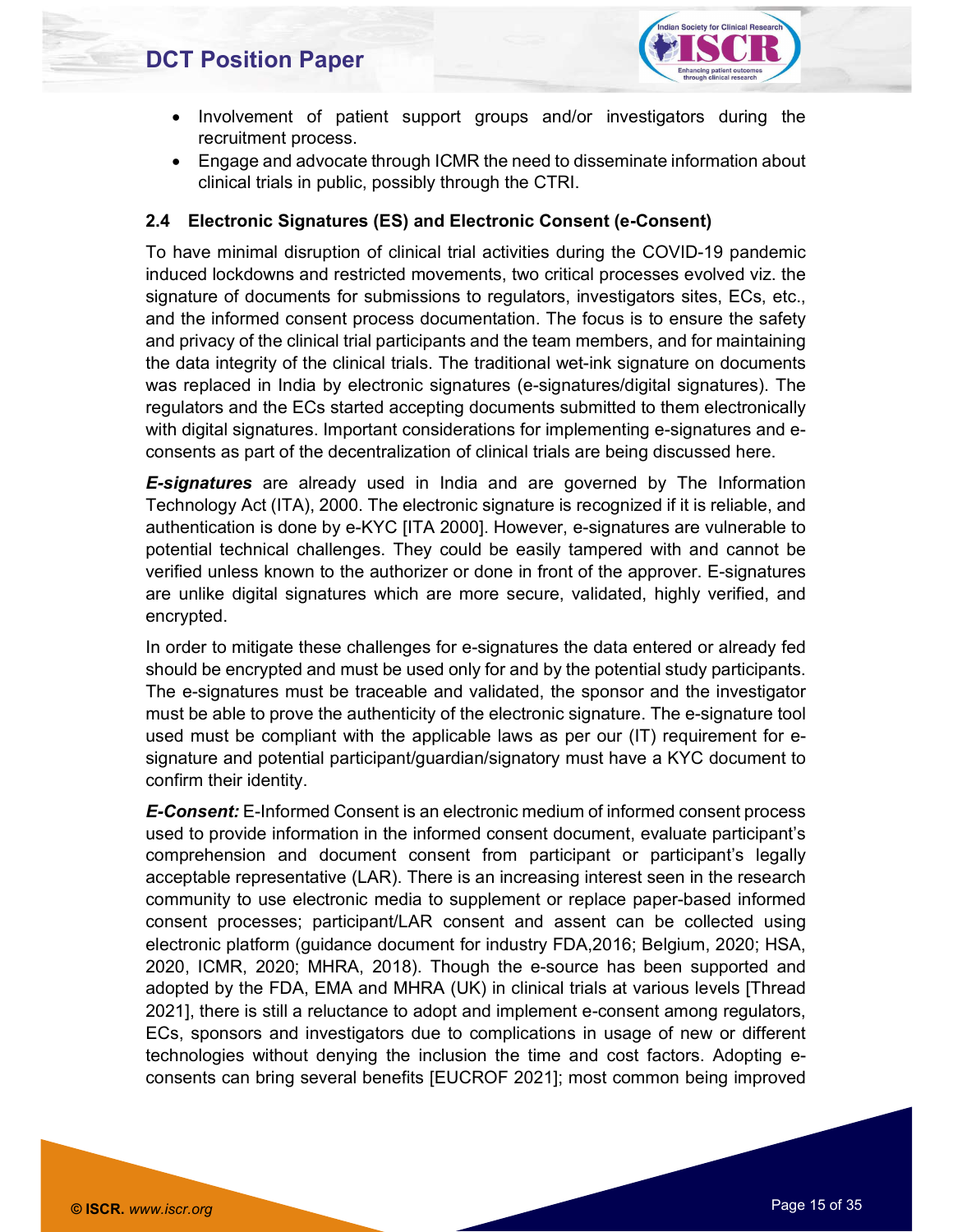

participant experience, efficiencies through digitization, improved patient retention, reduced regulatory risk and audit findings, and lowered site burden.

The workstream also conducted a brief survey amongst investigational sites pan India to understand the challenges that study sites would face if e-consent is implemented. The study sites expressed positively towards adaptations of e-consents but also evinced concerns related to lack of regulations, lack of technologically savvy site staff, and participants from remote places with limited internet connectivity, electricity outages, etc., and risk of a breach in confidential information and issues with data integrity. Training all stakeholders involved would be key to mitigating these risks.

Overall, the major challenge in the implementation of e-consent is the fact that the regulations related to e-Consent procedures are still very country-specific with the absence of any global consolidated stand. Only a handful of countries have taken an official stand on the use of e-consent in clinical research [guidance document for industry FDA,2016; Belgium,2020; HSA, 2020, MHRA, 2018]. There is no clear guidance on the use of electronic consent in clinical trials in India; regulations in India do not as yet address the concept of remote or e-consenting. Though there have been discrete instances of sponsors implementing the e-consent process, which were approved by the regulators and the respective sites' ECs in India, it was an add-on to the paper consent required by the existing laws. Clear guidance on the use of electronic consent in clinical trials from the Indian regulators will help implement this element of DCT by the investigator, sponsors, ethics committee, as well as participants.

Below are key points to be considered for facilitating e-consenting and allowing esignatures in the clinical trial conduct:

- Print to Sign, where a conventional method of consenting to be used but with the content published electronically which could be printed by the participant (including LAR/impartial witness) for wet-ink signatures, could be the first step to bring all stakeholders on board and help them understand the possibility to explore more on this front like the complete electronic version of the consent form and e-signatures.
- The processes and devices used for e-signatures and e-consents should be compliant with regulations.
- Augment the regulations to validate the e-consent and e-signature procedures for clinical trials, for participant's safety and well-being and to maintain data integrity.

#### 2.5 Direct-to-Patient – Medicinal Product

Direct-to-patient (DtP) supplies is an integrated supply chain system that makes investigational products and other clinical trial ancillary supplies delivered directly to participant's home. This includes dispensing, transportation and storage of therapeutic product in-home and return of investigational product and other supplies. The process of delivering clinical trial supplies directly to the patient had begun over a decade ago in cases of orphan or rare disease therapies possibly due to the patient's difficulty in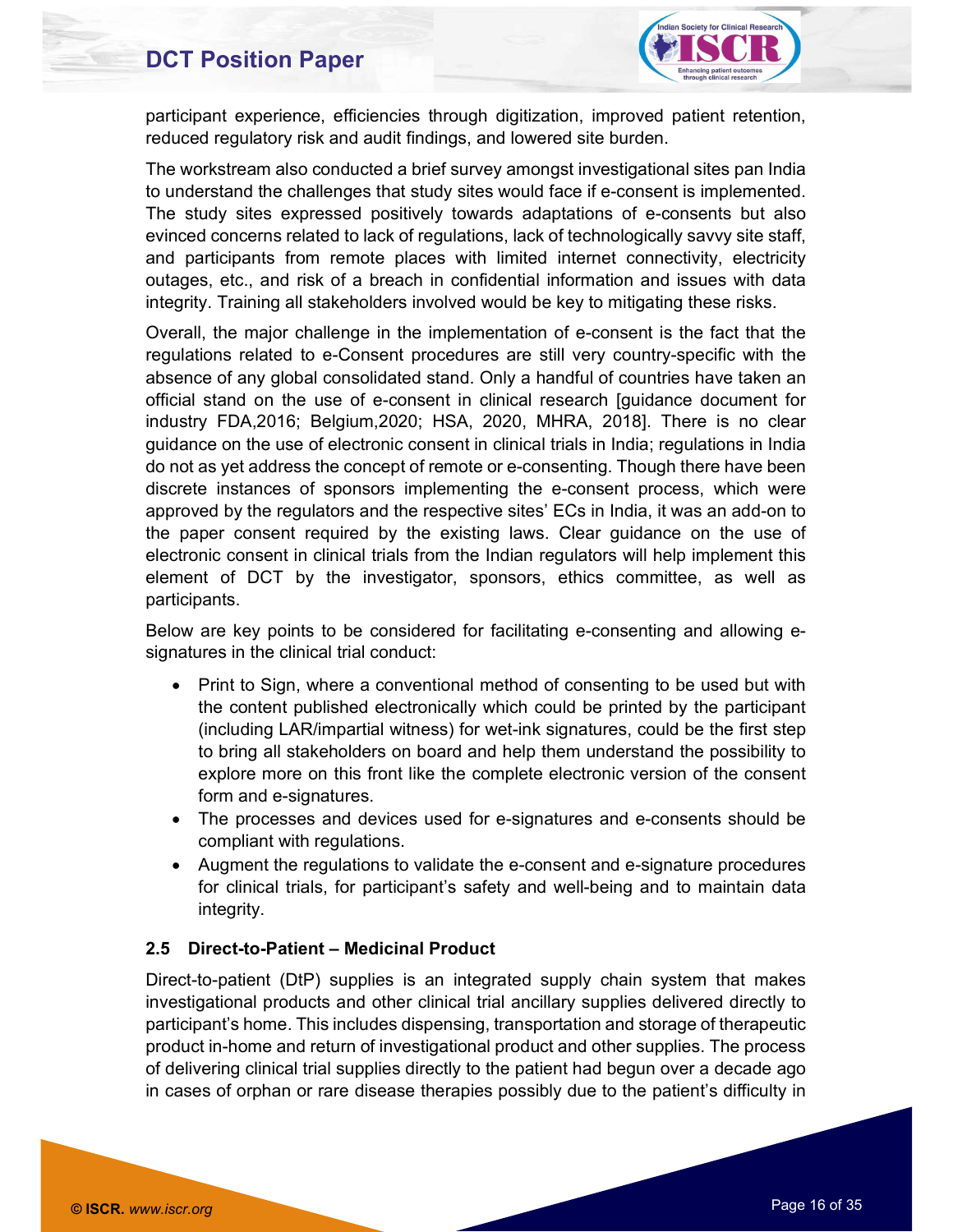

visiting the hospital or clinical sites frequently. During the COVID-19 pandemic where the participants had restricted access to the trial sites, this process helped to bring in healthcare and study treatments directly to the participant's home. It eased the burden on the participant to access the trial sites and thus enhanced participation and retention of participants in clinical trials even during the pandemic [Spillett 2018].

Seamless DtP is the key to the implementation of patient-centric DCTs. This includes management of supply chain logistics, participant engagement and education, adherence, trial data collection, oversight and regulatory compliance in the implementation of DtP. While some regulatory agencies provided a broad framework for implementation of DtP during the pandemic [FDA guidelines, EMA guideline in COVID pandemic], there is no concrete framework available for implementation of DtP beyond the pandemic, particularly in India. The workstream conducted a survey to understand the outlook and perspectives of various stakeholders on DtP in India; respondents included sponsor organizations, contract research organizations, pharmaceutical logistics companies, clinical site staff, investigators and EC representatives. The survey was designed to address all aspects critical for the implementation of DtP namely investigational product compliance; appropriateness of clinical trial supplies (CTS) for home administration and storage; participant's confidentiality; chain of custody including traceability; training of site staff and trial participants; CTS return, accountability; the role of regulatory agencies and ECs; vendors dealing with CTS supply chain logistics; role of sponsor in monitoring and oversight of DtP; and role of technology in investigational product (IP) tracking, IP shipment, IP accountability, administration and compliance.

The survey results were largely suggestive of benefits of DtP for all stakeholders involved in clinical trials. The responses were suggestive of most perceived benefits for clinical trial participants as DtP reduced their travel time to the sites and implied cost implications. This also reduced the number of visits thereby improving participant compliance and adherence to the trial; indirectly benefitting the sites and sponsor for the successful completion of the trial. The survey results also indicated that strategic planning is critical for the successful implementation of DtP in clinical trials. Major challenges anticipated include regulatory hurdles, logistics, IP accountability and IP compliance. Suggested solutions that can proactively identify the potential hurdles and would help in addressing these challenges effectively bearing in mind the rights, wellbeing and safety of the trial participants include:

- Engage and work with existing logistics/transportation partners (multiregional/local) to have active presence across India so as to enable more seamless and robust implementation of DtP in clinical trials.
- Early assessment of the suitability of DtP in a particular clinical trial, appropriate planning, early engagement with key stakeholders and technology partners to ensure smooth implementation of DtP.
- Engage with ICMR/FERCI/Other organizations in order to sensitize, educate and train ECs in understanding the different ethical facets in the implementation of DCT capabilities.
- Guidance for smooth conduct of trials using these novel DtP models.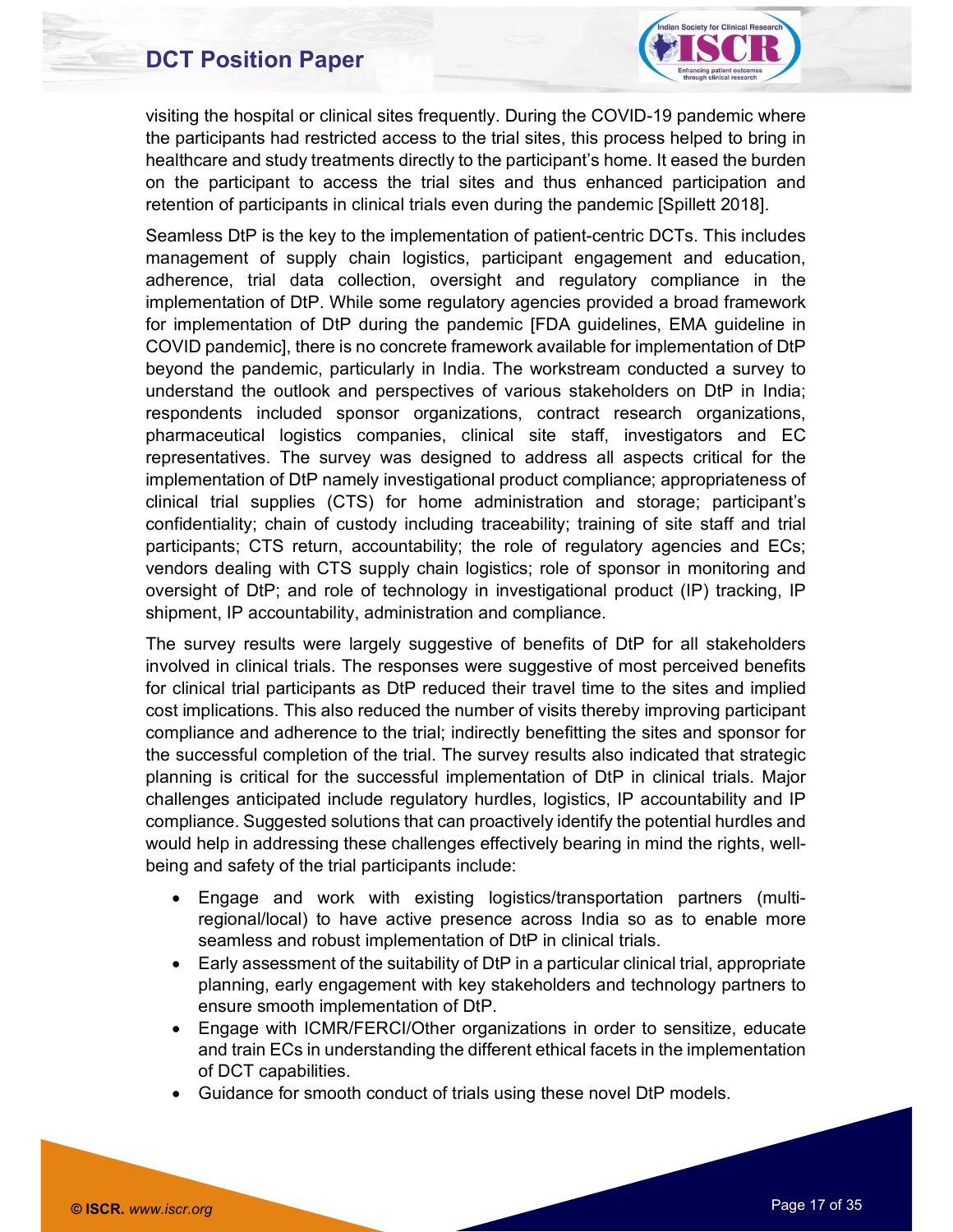

#### 2.6 Remote Data Monitoring and Remote Source Data Verification

The monitoring of the clinical trial conduct is a crucial aspect to ensure that study protocol and standard operating procedures are adhered to, and the clinical data is collected per good clinical practice and regulatory requirements. By definition, source data verification (SDV) is the process of ensuring that the data reported for statistical analyses accurately reflect the source data at the clinical trial site by comparing data entered in case report form (CRF) against the patient records referred to as source data and source documents. The process of SDV ensures data accuracy by detecting errors if any, that are to likely have an impact on the results of clinical trials. Source data review (SDR) is the review of source documents in relation to the clinical conduct of the protocol and focuses on areas that may not have an associated data field in the CRF or a system [Medidata Blog 2021]. The process of performing the SDV and SDR remotely by gaining access to the source data electronically is referred to as remote monitoring.

 The US FDA [2013] and EMA [2020], ICH-E6 R2 have provided guidance encouraging the use of remote monitoring and remote data verification methodologies when appropriate. The pandemic circumstances accelerated the use of remote monitoring and remote data verification to a large extent, which was otherwise slower in adoption during the pre-pandemic times. Increased adoption of remote monitoring and risk-based monitoring (RBM) in combination with onsite monitoring by the sponsor was seen due to the constraints the pandemic has posed. **Remote Monitoring** involves off-site evaluation performed by the monitor away from the site at which the clinical trial is being conducted. The process may involve a remote review of the source data from sites using technology platforms, depending on the available access to data. Risk-based monitoring is the process of ensuring the quality of clinical trials by identifying, assessing, monitoring and mitigating the risks that could affect the data integrity and participant protection during the conduct of a study. This can be done through centralized monitoring team and involves analytical evaluation carried out by sponsor personnel or representatives at a central location other than the site at which the clinical trial is being conducted. Remote monitoring and RBM have offered tremendous advantages during the pandemic for ensuring continuity in monitoring and reducing the costs/risks of travelling to the study sites. This also brings up key capability areas to focus on, in India, across the stakeholders' end viz. study sites, ECs, and regulators.

Implementing remote monitoring capabilities would need a substantial upgrade at the study site infrastructure and processes to manage most of the activities virtually. In India, given that electronic health records (EHRs) are rather rare, study centers would also need technology adoptions and shift to EHRs where possible which, in turn, will aid in better penetration of these methodologies.

Ethics Committees and regulators in India also need to develop mechanisms to oversee the conduct of DCTs with the same rigor as that is done for the conventional trials, keeping data privacy and patient safety at the core. The EMA and FDA's global regulatory guidelines consider the centralized monitoring and rSDV approaches as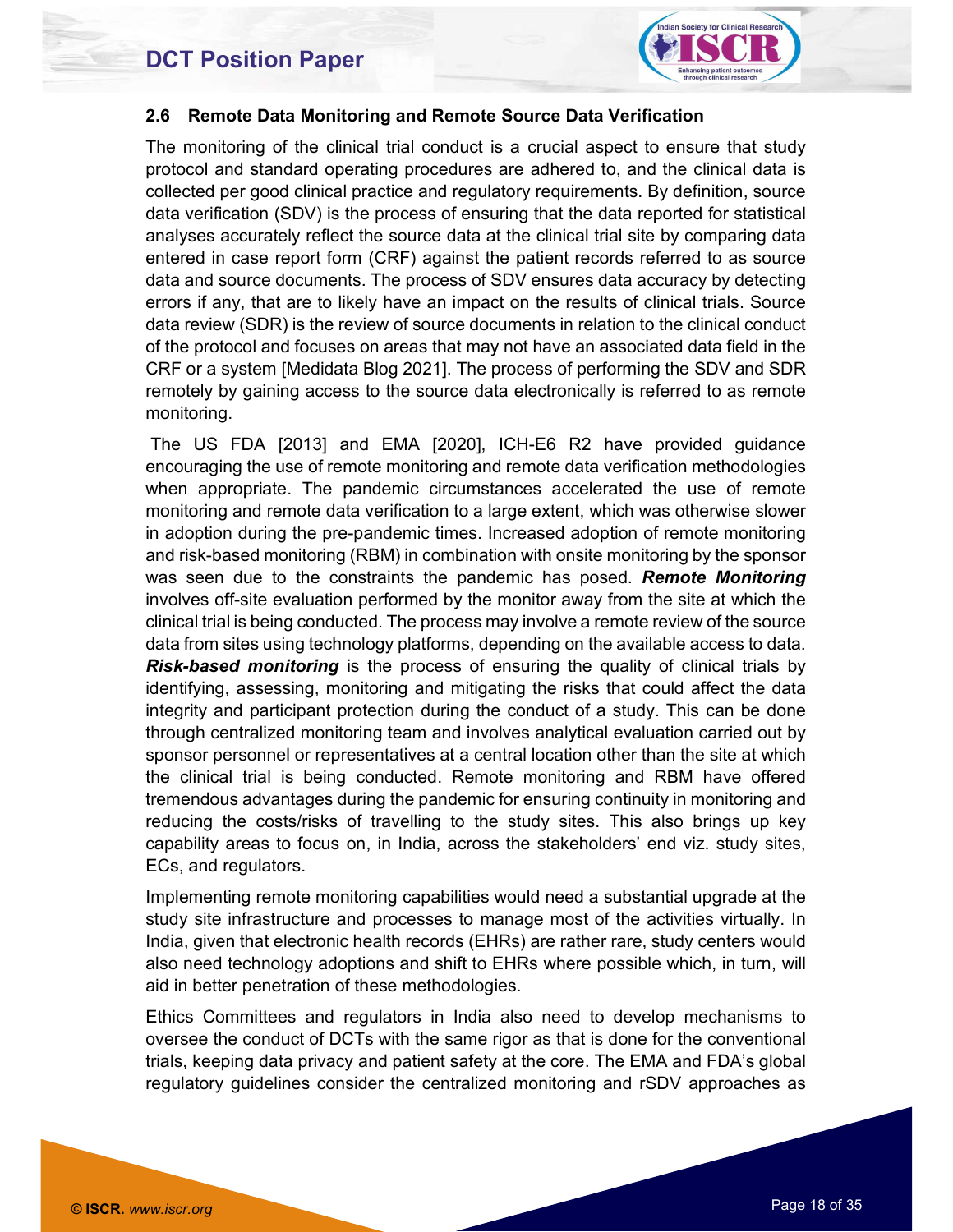

acceptable monitoring methods during the COVID-19 pandemic crisis and experience during pandemic had certainly laid a foundation for usage of rSDV/SDR.

Upskilling for the investigators, research staff, and ECs on the technology and DCT trial nuances and providing standard reference to participants on DO's and DON'Ts or their rights and data privacy would be required. Regulatory guidance on the usage of remote SDV/remote monitoring should be implemented as acceptable monitoring methods. Sharing of electronic source documentation without divulging privacy and patient confidentiality should be permitted. The use of automated subject data review tools should be explored.

#### 2.7 Electronic Clinical Outcome Assessments

Electronic clinical outcome assessment (eCOA) refers to measuring a patient's symptoms, overall mental state, or the effects of a disease or condition on how the patient functions [US FDA 2009]. eCOAs encompass electronic patient-reported outcomes (ePRO), Performance Outcomes (PerfO), Clinician Reported Outcomes (ClinRO) and Observer Reported Outcomes (ObsRO) [Guidance for Industry: PRO FDA.gov., 2022]. ePRO measurements directly come from the patients without amendment or interpretation of outcomes by a clinician or anyone else. An eCOA may support either direct or indirect evidence of treatment benefits and risks. The objective of eCOAs is to measure the clinical outcomes and improve the interpretation of study results. The ePRO Consortium was established in 2011 to advance the quality, practicality, and acceptability of electronic data capture in clinical trials for endpoint assessment [eCOA consortium, 2011]. The US FDA [Guidance for Industry: PRO FDA.gov., 2022], the EMA [EMA draft guideline computerized systems electronic data clinical trials. 2022], and the ICH Good Clinical Practice [ICH E6 R2 Addendum, 2018] supports the use of eCOAs as electronic data.

The sponsor can use various web-based solutions to receive and/or send files to clinical study sites. Many such solutions, document sharing platforms are available in the market ('Off-the-Shelf') which can be deployed in the study or sponsor can develop trial specific platforms for document sharing. Sponsor can give 'Study level' or 'Site level' accesses to adhere to US FDA Part 11 regulations. Once the Site/Study Team uploads the documents in the system, an alert is sent to clinical research associates (CRA), who can review the documents, raise queries on the documents after completing data verification with electronic data capture (EDC) information. Once the data review process is completed, the files uploaded will be deleted in timeframe that is mutually agreed between site, CRA and sponsor. Such data sharing and review systems help in remote data review in absence of availability of Electronic Medical Records systems.

eCOAs provide myriads of benefits over traditional paper-based measurement systems [Alper 2019]. Patients can complete eCOAs from their homes irrespective of geographical location increasing their willingness to participate, and thereby improving retention in the clinical trial. eCOAs save time and cost of logistics, and ultimately avoid disruptions in data collection during times like the COVID-19 pandemic. eCOA tools are password protected which creates a sense of confidentiality, and privacy when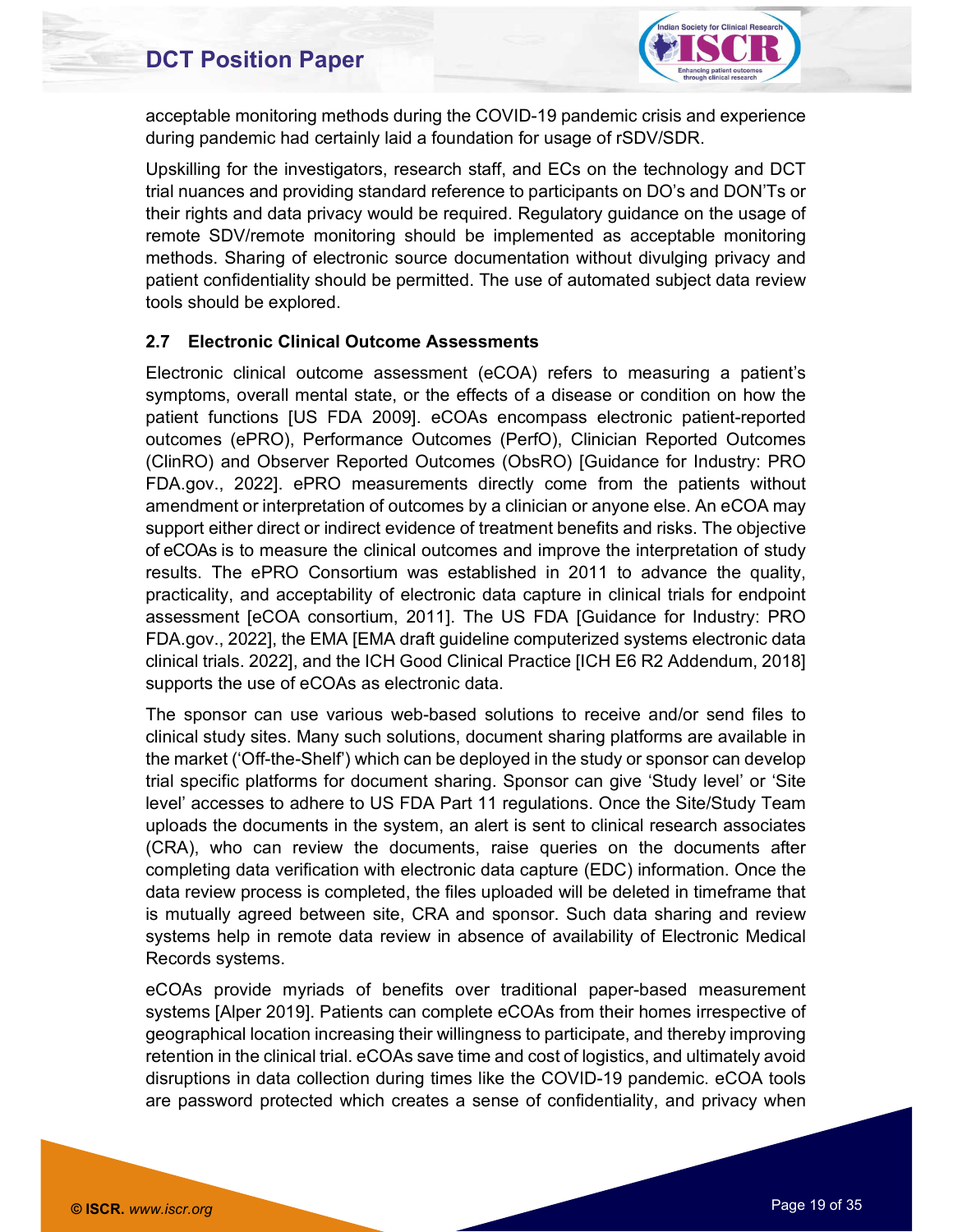

trial participants enter sensitive information. eCOA/ePRO provides a real-time, continuous measurement of health status. An additional patient perspective of the effect on health and functioning enhances the quality of collected data. eCOA can transfer real-time data between the system/device, sponsor, and site which opens the lines of communication, and as a result, builds the patient's trust in both the study process and their care team. eCOAs create patient-centricity by sending reminders to the patients to complete their assessments. Skip patterns or branching the logic of questions presents shorter questionnaires giving personalized experience for the patients. The eCOAs may enable the development of better patient-centric endpoints and outcome measures.

The implementation of eCOA as part of DCTs requires consideration of regulatory requirements and patient perspectives. The eCOA tools need to meet the regulatory requirements of reliability, content and construct validity, and the ability to detect the change in the reported assessments. From the patient perspective, the challenge is to design patient-centric tools that suit their needs without any additional burden and ensuring the protection of privacy and confidentiality. The eCOA tools empower patients with access to everything they need as they progress through a clinical trial, including survey instruments, personalized reminders for visit schedule information, multimedia reference tools, as well as direct-from-site communications. Effective eCOAs are tailor-made to patient demographics, disease symptoms, treatment effects, and endpoints to be measured. They enable the collection of frequent and multidimensional data throughout the clinical trials.

In India, there are no regulations that differentiate between the medical-grade devices used in clinical trials and consumer devices. Current regulatory requirements mandate the same certifications for both devices. The import process of eCOAs regulatory requirements ought to be updated to improve and simplify the existing complex, timeconsuming process. Intensive training of all the stakeholders (sponsor, ECs/ regulator/ investigators, and patients) is imperative to understand the eCOAs.

Operational challenges anticipated with eCOAs are access to smartphones and the internet for participants, availability of validated PROs in vernacular languages, and literacy of patients. However, the technical adaptation of the vernacular languages in user-friendly smartphone applications and user-friendly adaptation to accommodate illiterate patients can be perceived as developmental opportunities. Additionally, a potential risk is sharing patients' sensitive health and personal information over the internet. Literacy, accessibility to devices, internet are determinants of eCOA application in clinical trials. These might exacerbate or create health inequities or disparities. The Indian landscape needs to evolve and embrace it to help faster trial conduct.

- To ease the importation requirements of eCOA devices, there should be an active collaboration between the industry and regulators.
- There is a huge "Make in India" opportunity in partnership with global players in supporting the global initiative of eCOA.
- Future opportunities of integration with HER and Electronic Medical Records for eCOA will open even more opportunities for faster clinical trial conduct.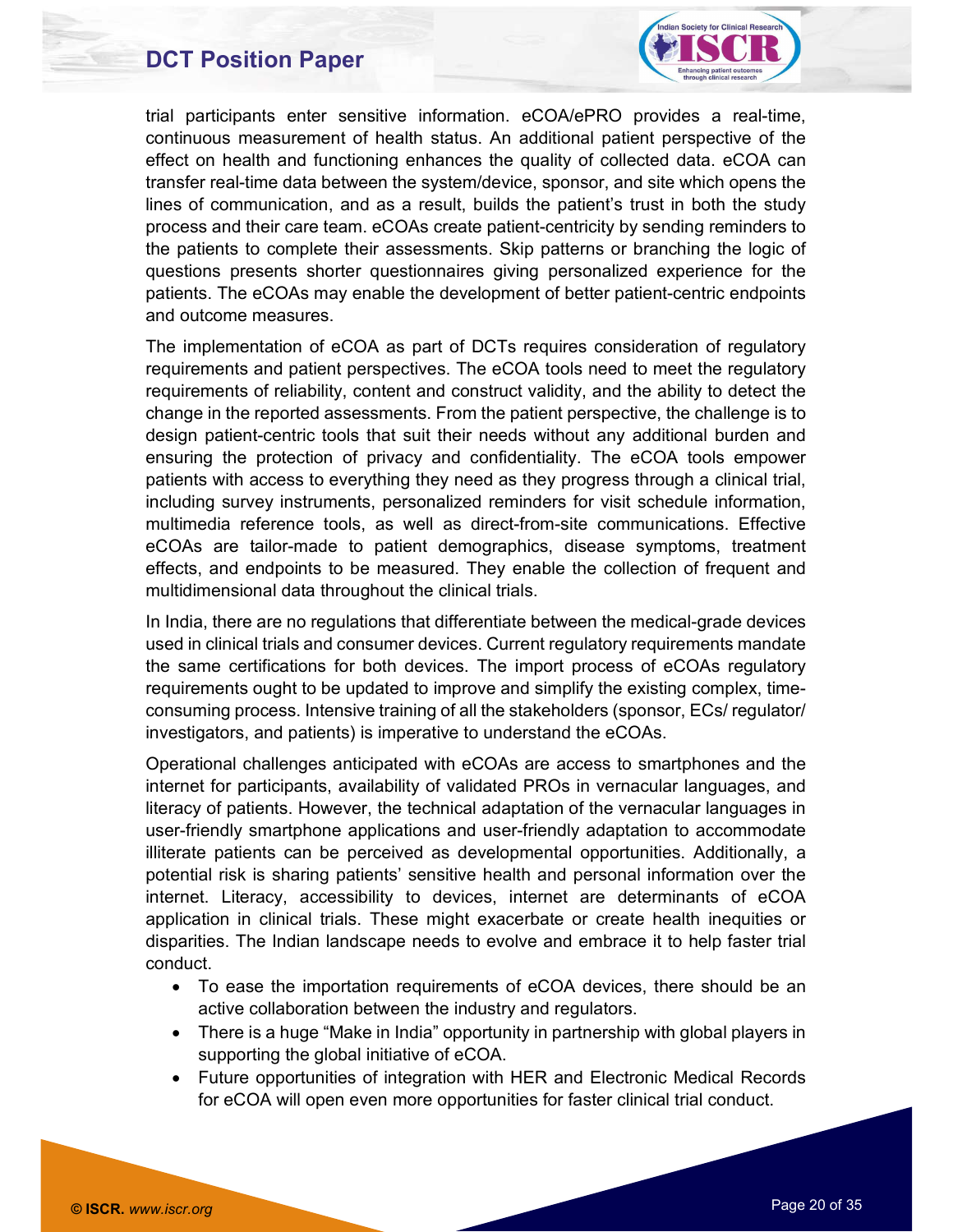

#### 2.8 Remote Data Capture, Wearables, and Digital Biomarkers

Remote data is data that is electronically transmitted from the clinical trial participant, from outside the clinical setting to a data repository [Seltzer 2022]. Such data may include laboratory data, safety data, or outcome measures reported by the participant, the clinician or the observer. The workstream conducted an online survey to assess the use of remote data capture in clinical trials being conducted during the COVID-19 pandemic. Responses were received from 80 respondents including clinical research stakeholders from across India. Respondents included stakeholders such as investigators, academicians, professionals working in clinical research, and regulatory authorities.

A total of 70.2% of the respondents had prior experience on remote data capture, wearables and digital biomarkers. Also, 67.3% of the survey participants reported that upto 25% of their trials were decentralized. 68.4% of the participants reported implementation of remote data capture into their clinical trials and 58.2%, into their observational studies. Overall, 59.3% of the participants have indicated wearables/devices as the commonest method used for remote data capture; of which wrist-worn wearables (18 [90%]) were the most used. Thirty-six of the respondents mentioned that the current regulatory guidance surrounding decentralized trials and data capture in India is unclear.

The Government of India has formulated IoT Policy structure for appropriate governance of IoT activities and its implementations [Govt of India, IoT Policy document, 2022]. The policy is yet to be finalized. Meanwhile, the existing framework for data protection in India includes the following [Saksena 2021]:

- Information Technology Act, 2000
- Personal Data Protection Bill, 2019
- National Digital Health Blueprint, NDHM Health Data Management Policy, NDHM strategy overview
- Report by the committee of experts on Non-Personal Data Governance Framework

When asked to rate the ease of use of existing medical devices/wearables by participants. Over 90% of the respondents found **access to real-time data and** insights as one of the key benefits of wearables and remote data capture technology. The participants also reported that it saved time and was convenient for the site staff, the patients), and for the sponsors. The key concerns regarding remote data capture and use of wearables as per the respondents were lack of standardization of data, data protection and data privacy and quality of data

Most participants were open to using remote data capture in the near future. When asked about the impact of adoption of DCTs in their technology requirements/current environment, the most frequent responses were "Must have the ability to integrate with other platforms", "Must ensure compliance", and "Must have the ability to reconcile inconsistent data formats".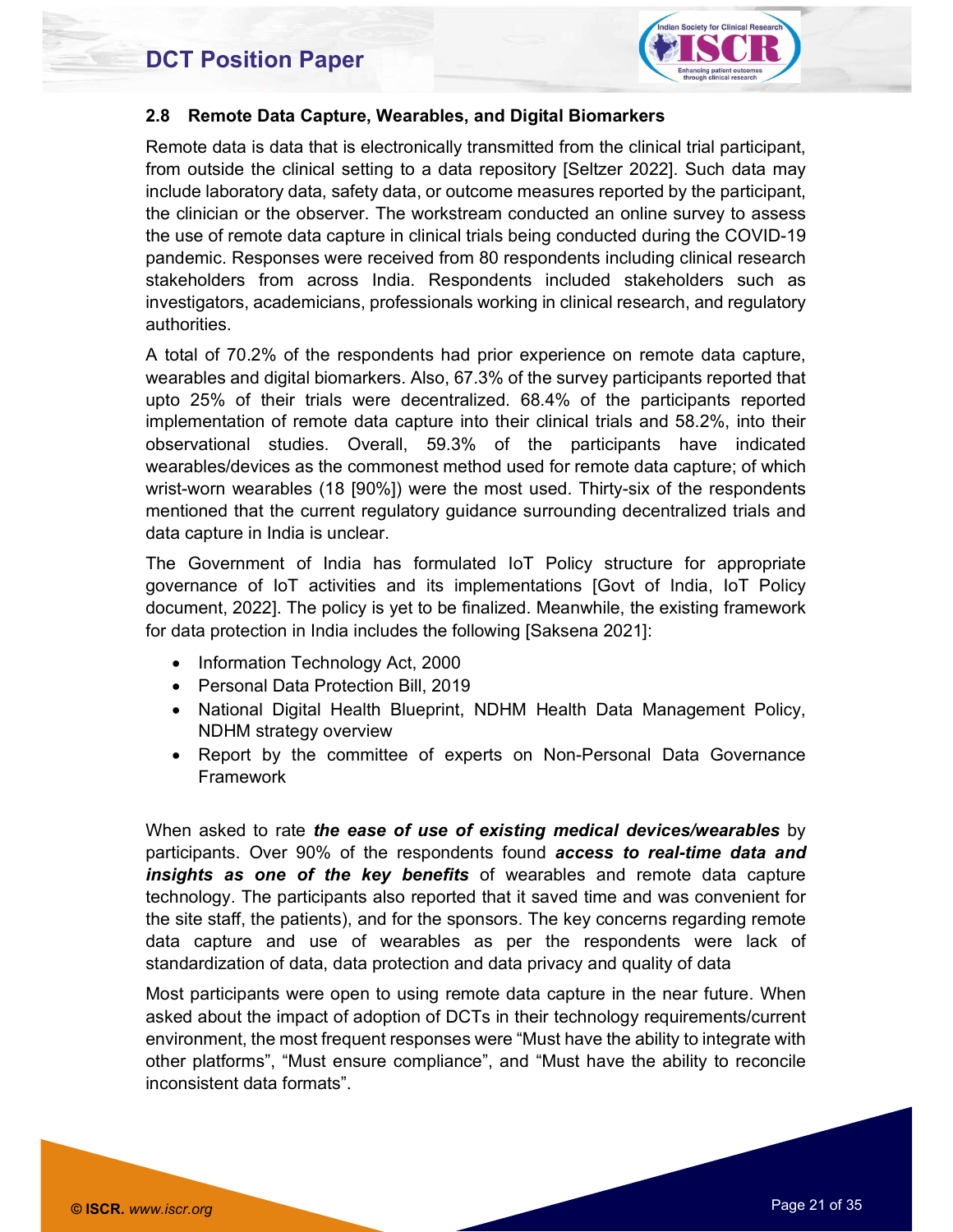

Overall, less than a quarter of all current studies in India have moved toward DCTs and remote data capture. Most clinical research stakeholders are still unaware of the regulatory guidelines and standards governing remote data capture. The government of India is drafting an IoT Policy that is likely to make things more standardized soon. The workstream's survey tried to identify the key concerns and difficulties faced by the stakeholders in capturing data remotely. Based on the results, it is recommended that we need to:

- create more awareness about remote data capture and its applicability in DCTs;
- discuss with the regulatory agency on need for creating India-specific guidance and standards; and adopt device agnostic technologies.

#### 2.9 Home Health Care (Home Nursing in Clinical Trials)

The need to transition clinical trial conduct from the sites to participants in their homes and community through e-consent, remote data monitoring, telemedicine consults, and bringing the trial activities to the patient have been well-emphasized in sections above, be it, for drug administration, sample collection, or direct data capture through wearable devices, and electronic diaries [Schwamm 2014, Ramasamy 2020, Agarwal 2021]. The positive impact of this shift on recruitment rates, improved compliance and participant retention, fewer protocol deviations, and lesser delays or missed visits [Khozin 2019, Van Normal 2021].

Facilitating home health care is, however, a challenge in the Indian scenario where access to healthcare is already limited in smaller towns and villages. Besides this, home nursing services need resources that are trained to deliver trial activities according to set protocols while maintaining participant confidentiality. These and several other factors may limit the implementation of home nursing in clinical trials (HNCT) in India. The workstream conducted semi-structured qualitative interviews with experts from diverse domains involved in clinical trial conduct such as researchers from academia and industry, clinicians, investigators, nursing staff, patient research advocates, EC/IRB members, legal, patients, and trial participants to collect their opinion and the ground realities of such HNCTs in India. These interviews focused on the critical factors contributing to improve home health care in the Indian scenario. Major areas that would facilitate HNCT setting for India are identified and recommendations are discussed here for the key aspects of HNCT: (1) health care ecosystem; (2) regulatory environment and guidance; (3) training and oversight; (4) supply logistics; (5) safety monitoring; and (6) data privacy.

**Health care ecosystem:** DCTs may necessitate home visits by the mobile nursing staff and healthcare professionals to ensure that trial procedures are carried out in compliance to the protocol consistently. To ensure this, there is a need:

- for a robust ecosystem that includes healthcare professionals trained for remote visits, trial operators, trial investigators, industry sponsors, and home health care service providers;
- to engage effectively with patients and other stakeholders (trial experts, healthcare staff trained in HNCT, service providers, trial sponsor, research staff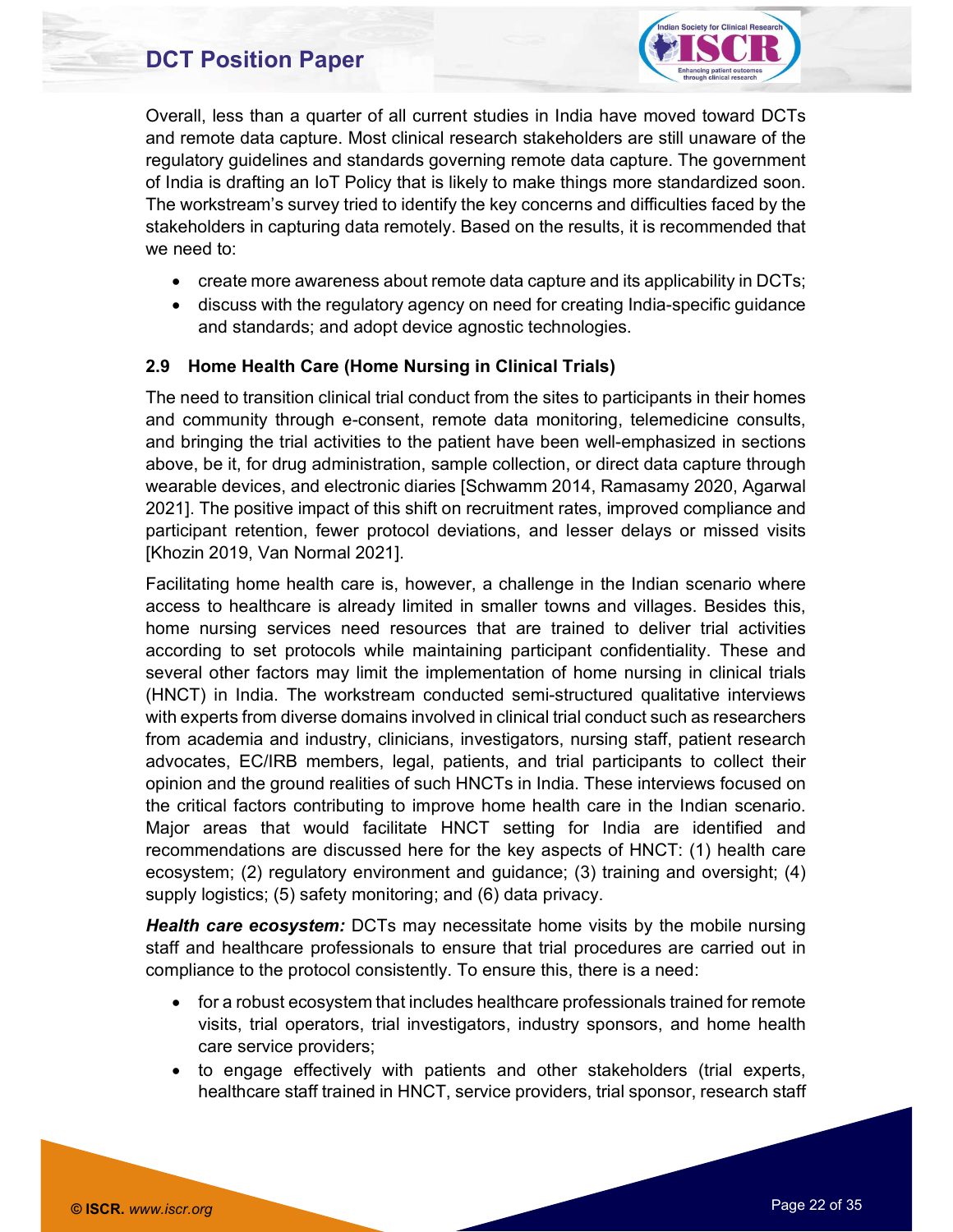

and community care teams) through targeted interactions, that will also help generate awareness, explaining benefits and acceptance of HNCT, gaining clarity and buy-in on roles and responsibility of each stakeholder.

Regulatory environment and guidance to facilitate the adoption of HNCT are currently lacking. It would be imperative to embed the essential components of HNCT pertaining to trial documents, data collection activities, investigator responsibilities, and practical conduct of trial activities within holistic guidance for DCT conduct in India.

- The existing laws governing clinical trials, medical practice, data privacy, and telemedicine [Telemedicine Practice Guidelines 2020] can be expanded to be inclusive of the needs of HNCTs.
- Acknowledging home health care as a distinct segment of healthcare and developing dedicated systems to register home nursing service providers, review of HNCT solutions via site standard operating procedures (SOPs) and monitoring mechanism by IEC/IRBs, and adequate risk coverage by insurers, government, trial sponsors, and employers needs to be addressed from regulatory point of view.

**Training and oversight** will be critical to HNCT. An acute shortage of experienced providers who have technical knowledge about HNCTs and are trained for basic procedures, equipment handling, treatment administration, and effective communication is recognized.

- Adequate training of skilled nurses and technicians along with oversight from investigators can further enhance the feasibility of using home care and nursing in clinical trial conduct.
- Partnership between key stakeholders to build synergistic team of trial experts supporting HNCTs would be crucial.

**Supply logistics** for home nursing services entails greater complexities around shipping of supplies, management of remote activities, ensuring drug stability and appropriate storage facilities at the patient's home, minimizing unauthorized access to trial products, and ensuring that the integrity of the trial is maintained.

- Equipping home nursing staff with required technical and material support to manage remote healthcare delivery would be essential.
- Introduction of remote methodologies within traditional trial protocols will allow the investigators and sponsors to gain logistics experience, evaluate user compliance and compare the quality of data with traditional methodologies.

Safety monitoring procedures in a remote environment are challenging but critical for home nursing in DCTs. This is especially true in a new drug trial or in critical patients who need extensive monitoring with medical devices.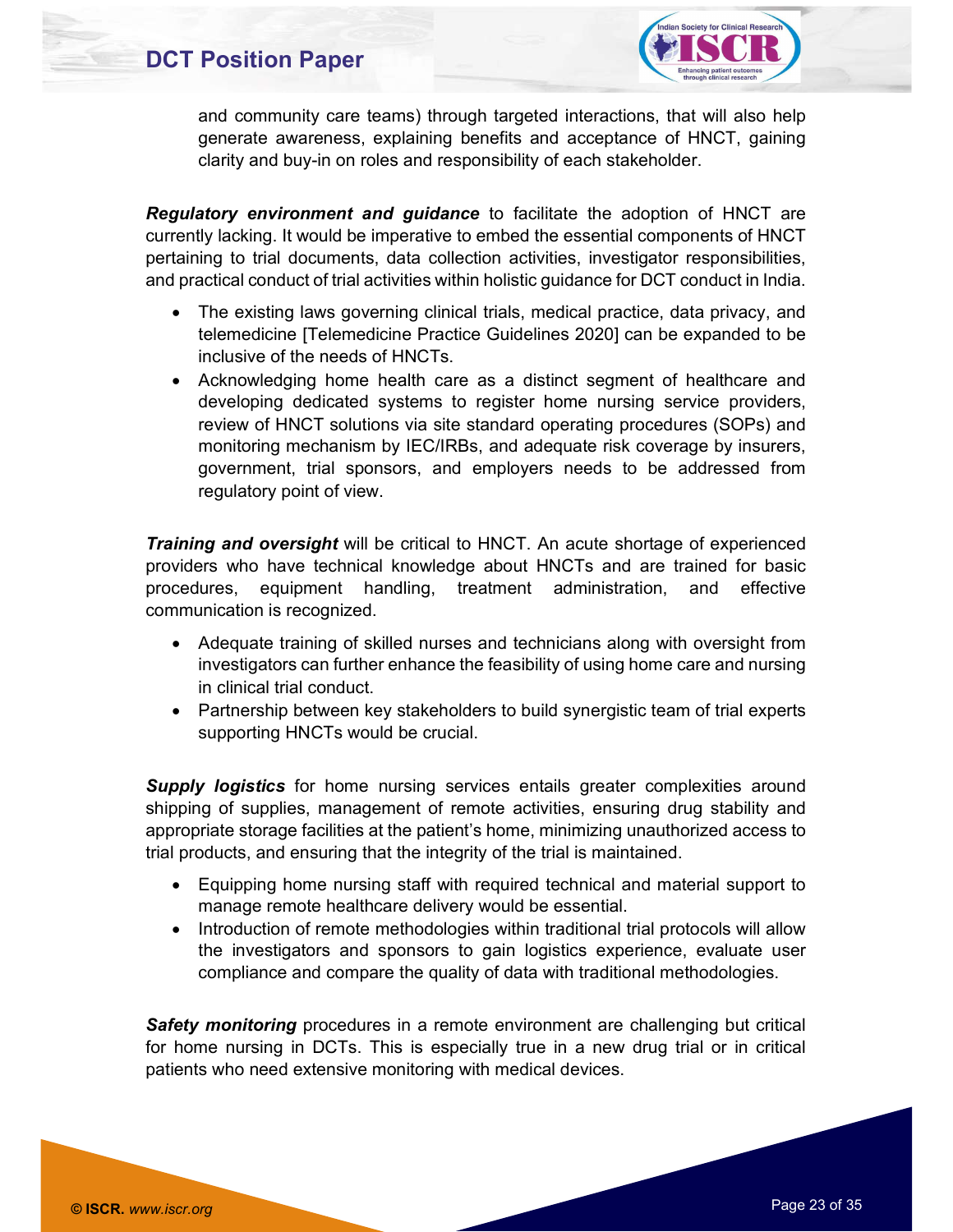

- Enhanced efforts will be needed for HNCT-specific safety-related training to the trial personnel, participants, and their caregivers.
- A protocol safety monitoring plan in view of the remote environment; a simple, user-friendly safety reporting system using mobile technology; robust team for timely review of safety data; and ensuring participant feedback through trial data design and implementation would be the key points for consideration.

**Data privacy:** All stakeholders involved in HNCTs would need to handle the collected data remotely through e-systems, thus raising concerns about data confidentiality and patient privacy. As discussed in the sections above, it would be imperative to have guidance around remote handling of data, data protection, integrity, and patient privacy, particularly addressing the HNCT set-up. It would be important to build confidence in the participant/caregivers through transparent and simple processes, such as the options to participate via home nursing in clinical trials or traditional clinical trials, continuous feedback and communications with options to change from one to the other.

 Engaging patient advocacy groups and participant voices in such discussions that involve patient choice would be core to the success of these elements.

Overall, a slow and focused change is needed from all stakeholders for the success of HNCT with a patient-centric approach. Quality assurance and confidence building measures need to be established by all stakeholders alike across the spectrum. Participants must be given options to participate with feedback mechanism in place with an option to revert to site must be available. Emphasis should also be on developing clear regulatory framework, trained HNCT personnel, remote infrastructure, robust safety monitoring systems, effective communication between trial stakeholders and patients, and developing specific guidance for all stakeholders on conduct of HNCTs are key to achieving successful DCTs. Engaging the Indian regulator proactively to discuss practical barriers, develop and establish a strong regulatory framework to oversee the processes of HNCT, conducting DCTs is important step.

#### 2.10 Data Security, Data Privacy, and Ethical Considerations

The CTTI recommends that "technology selection should occur after the identification of the aspect or experience that the assessment is intended to measure and should offer a value over existing measurement approaches" [CTTI, 2018]. Data has become the new currency in today's technologically advanced world. This, in turn, has made data security, data privacy, and ethical consideration some of the key challenges towards implementing a DCT.

As things stand today, the US FDA and EMA have clarified their guidance on key modalities of DCT. In India, the New Drug and Clinical Trial (NDCT) rules 2019 provides trial participants with the right to privacy and confidentiality through the Informed Consent Form (ICF) [CDSCO 2019; Singh et al, 2020]. When considering a DCT in India, these rules are no different. However, when it comes to any legislation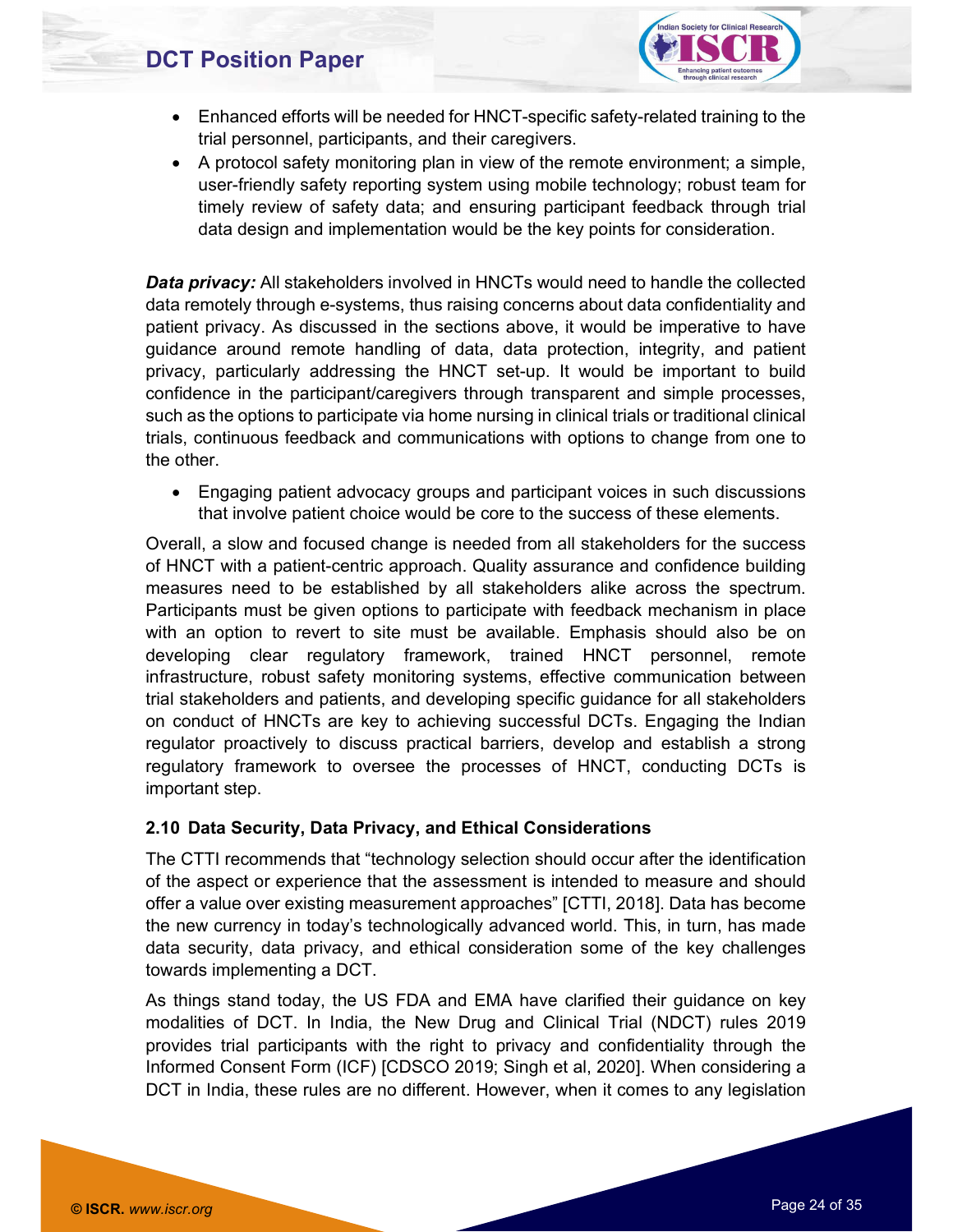

governing data protection or privacy, the country still has a lot to ponder on and wait for any such legislations to be implemented. There is still a need to legislate specific laws that can specifically address the challenges imposed by DCT. This includes: the risk of loss of data or its corruption and data attribution due to abundance of data from different sources including metadata and remote data collection; increased responsibility on patients and site staff due to remote/less frequent site visits; mapping the flow of data; clinical validation of wearable biometric devices; protecting patient privacy at source and during its transmission (e.g. Telemedicine, HNCT); and drug distribution to trial participants and its management.

Strengthening local laws for data collection, transmission, and storage; digital capability building and acquaintance of technology, training for use of advanced digital technology by all stakeholders would be a key to mitigate these risks and overcome the concerns with data privacy and security.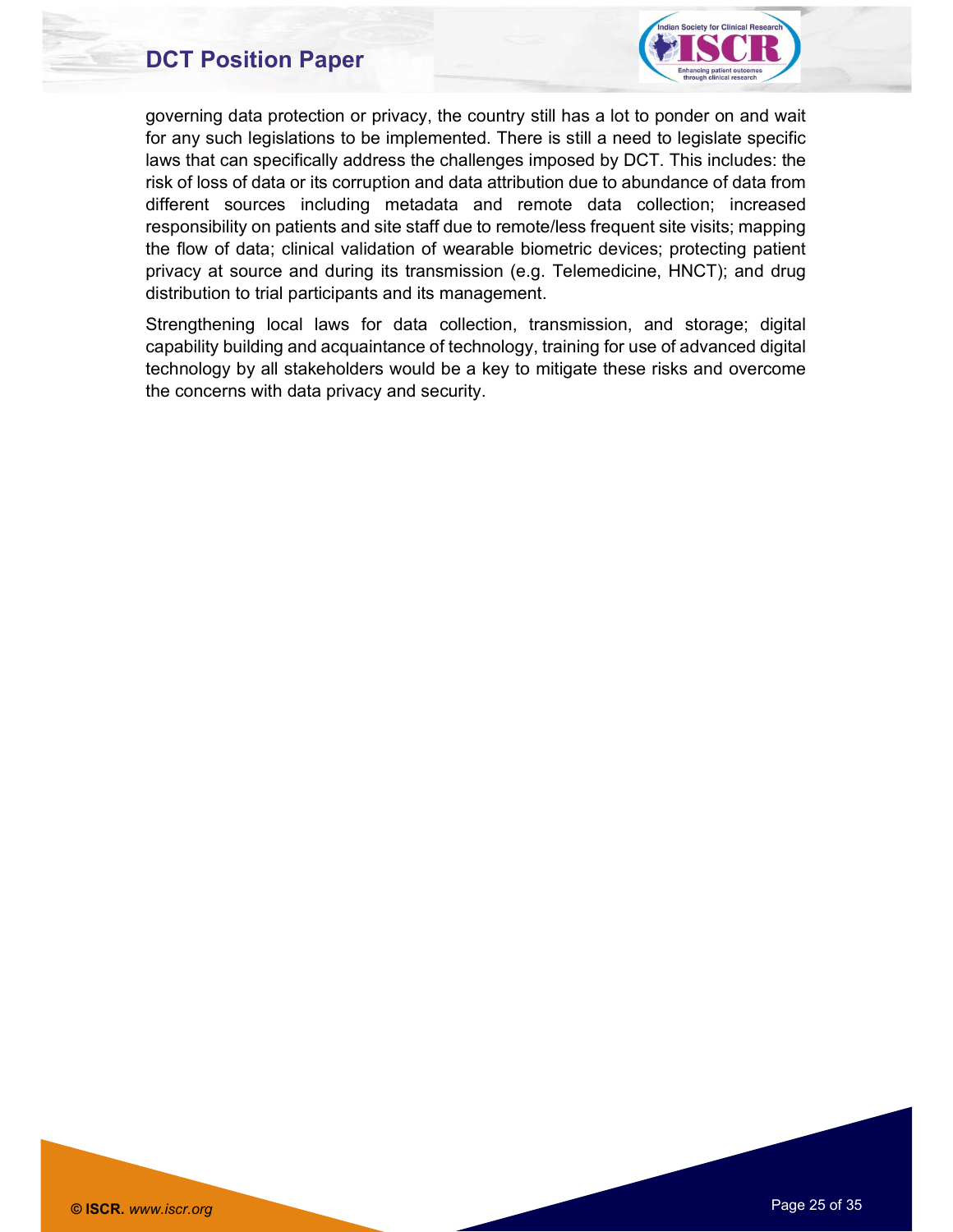

#### 3 PATH FORWARD FOR DCT IN INDIA

Adopting decentralization in clinical trial conduct is accompanied by several advantages and opportunities that must be considered in order to fully leverage the advantages of a DCT. DCTs is touted to simplify clinical trial participation for trial participants as well as sites. It also improves the trial participant experience as well as decreases the burden on the patient. Sponsors can look forward to improving diversity and inclusion in clinical trials, improved data collection and data quality. The trial efficiency also can be improved with DCT (faster enrollment, generation of endpoints etc.). In the case of regulators and policy makers, DCT provides with the opportunity to better inform regulatory/reimbursement decisions and be confident in the increased applicability of research findings. The important challenges are defining the right balance between use of decentralized capabilities vs. onsite visits, interoperability of data capture systems used in DCT, training of sites, ECs, patients, participant's accessibility and understanding and availability of internet, or technology. Challenges around regulatory, legal, data privacy and confidentiality aspects will also need to be considered. The path forward is to enable a hybrid approach in trials where professionals trained in DCT capabilities provide help and acquaint participants, enhance technological understanding at all levels via trainings, access and awareness will be of immediate help, alongside gaining regulatory guidance and acceptance.

India is home to significant advances and talent in the areas of Information Technology, use of artificial intelligence/machine learning (AI/ML) and automation. The Government of India has been instrumental in leveraging the technology and implementing various reforms through its campaigns like Make in India, Digital India, Start-Up India, Skill India. The inherent advantages that India offers in clinical research such as skilled healthcare professionals, disease burden, medical infrastructure and balanced regulations, makes the ecosystem conducive for the conduct of DCTs. With the use of technology, one can follow 'Stay Local and Work Global' approach. Decentralized trials will also open up employment opportunities for Indian clinical research professionals who can support various global roles through remote monitoring. India has clinical research professionals with required skillsets and talent, and this can lead to new roles being created or upgradation of the existing roles to serve the purpose of DCT.

In this post-COVID era, several capabilities within DCT domain are here to stay. There will be a gradual but directional shift from site-focused to patient-centered trials. Key potential opportunities will be collaborative approaches and incentives involving sponsors, researchers, patient advocacy groups, patients living with the particular condition being studied, and health systems – including regulations, quality measures and outcomes, or reimbursement strategies. Increased participation of India in globally conducted clinical trials using decentralization methods would also imply that Indian patients benefit from participation in the research of new molecules for unmet medical needs. Despite the operational challenges that may arise during decentralization, the benefits for all stakeholders has potential to outweigh the increased investment and associated risks.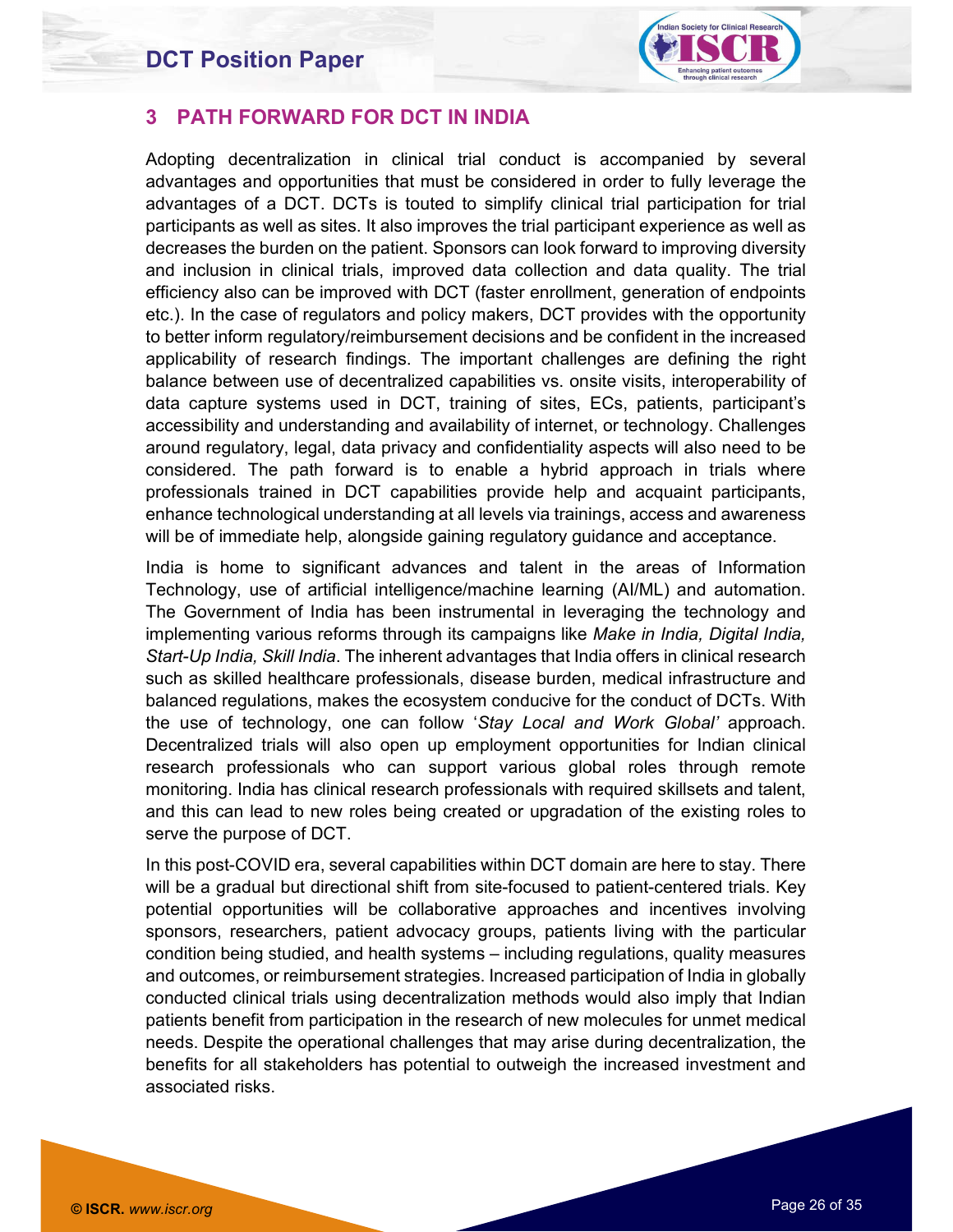

With this DCT initiative, the ISCR intends to collaborate with all stakeholders to advocate, support and build an ecosystem for implementing these capabilities in India. This position paper attempts to sensitize and socialize different stakeholders regarding the concepts of DCTs, and dispel any misconception around these capabilities so as to bring in regulations that ensure appropriate oversight and similar standards of ethics, data quality and patient protection similar to the traditional trials. The key positive aspects backing this attempt are evolving regulatory understanding, acceptance and direction; progress towards technological maturity; investment and capability development; and most importantly, continued focus on patient-centricity.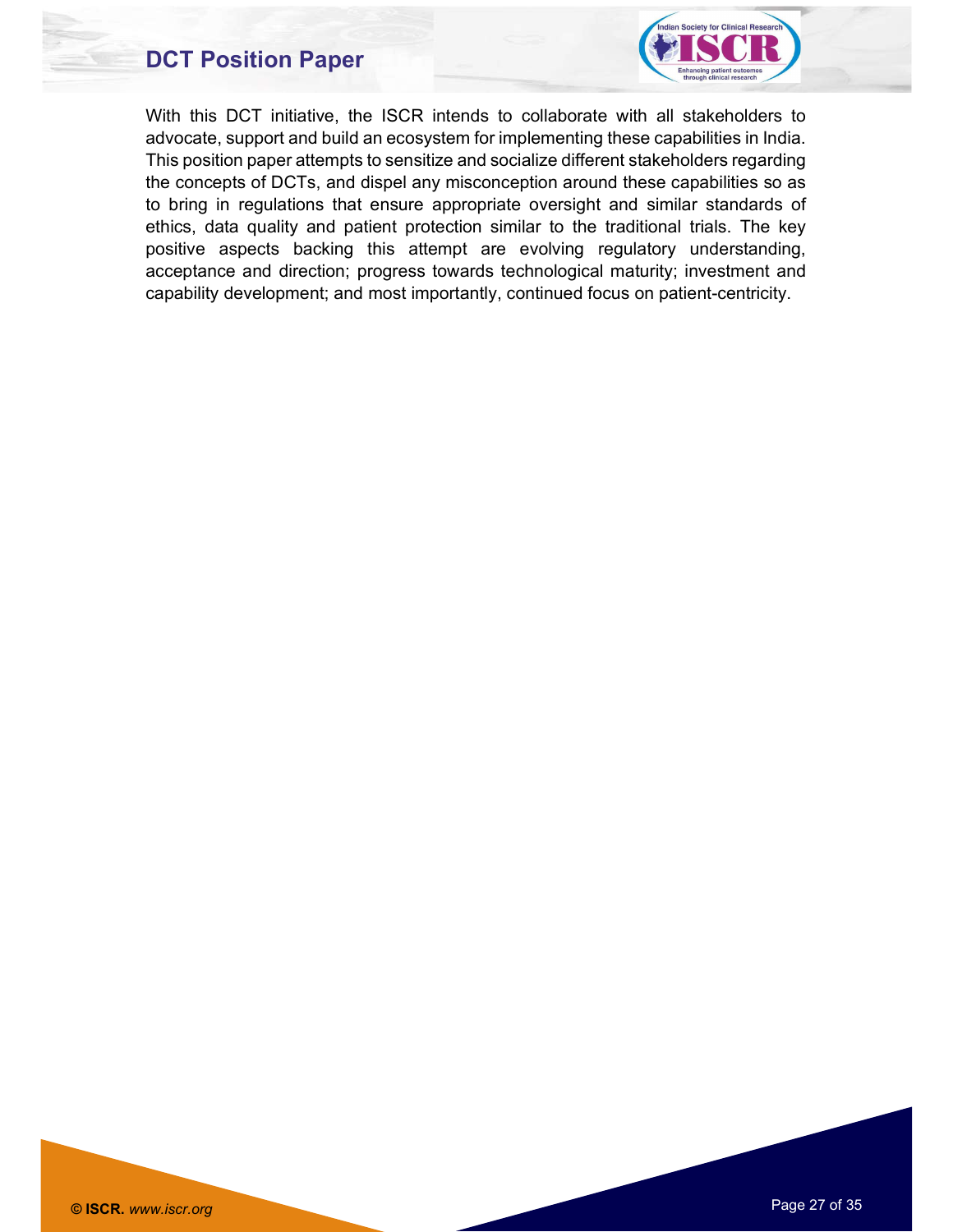

#### 4 SUMMARY OF RECOMMENDATIONS

The ISCR DCT position paper highlights the need of a comprehensive set of actions that needs to be taken to build the DCT ecosystem: for example, sensitization and awareness building across stakeholders; developing the necessary infrastructure, skillsets, capabilities; and India-specific regulatory guidance for the relevant DCT components, as highlighted in this document. This position paper can also serve as a guidance for all the stakeholders who intend to implement the decentralization components to the clinical trials.

General principles of DCT applicable to all components:

- o Building awareness and imparting necessary training to all stakeholders (Sponsors, Sites, ECs, Patient Advocacy Groups) on an ongoing basis.
- $\circ$  Sensitize stakeholders on patient privacy and confidentiality, data privacy and integrity.
- o Invest in upskilling stakeholders involved in clinical trial design, conduct, and reporting so as to embrace DCT as the way forward for patient-centricity in clinical trials.

Specific recommendations on key components of DCT:

- $\circ$  Global and local sponsors can evaluate whether a study is an appropriate fit for DCT capabilities to be embedded and include elements of DCT in appropriate clinical study protocols as appropriate.
- $\circ$  Work with ICMR to enable CTRI to be user friendly so that it can effectively disseminate information about DCT capabilities in clinical trials to lay public.
- Sensitize and socialize among all stakeholders existing framework of telemedicine (Telemedicine Practice Guidelines - Enabling Registered Medical Practitioners to Provide Healthcare Using Telemedicine, Medical Council of India, 25 March 2020) and work within its ambit for using telemedicine as a capability in a clinical trial (short term).
- o Advocate on inclusion of broader use of telemedicine in clinical trials with the policy makers (long term).
- o To work within the ambit of existing IT Rules governing the use of digital and social media for participant recruitment.
- $\circ$  To make information available to all stakeholders with regards to the guardrails available for participant recruitment and retention; how to addresses ethical concerns; use of advertisements; data privacy; and other India-specific nuances i.e. cultural, language, literacy rates.
- o Augmenting the existing regulations to allow e-signatures and validate the electronic consenting (e-consent) for clinical trials' participants.
- $\circ$  Technology partners providing e-signature solutions to have e-KYC-based authentication that is compliant with applicable Indian IT regulations (IT Act 2000).
- $\circ$  To bring in regulations/guidance to ease the importation requirements for eCOA devices (short term).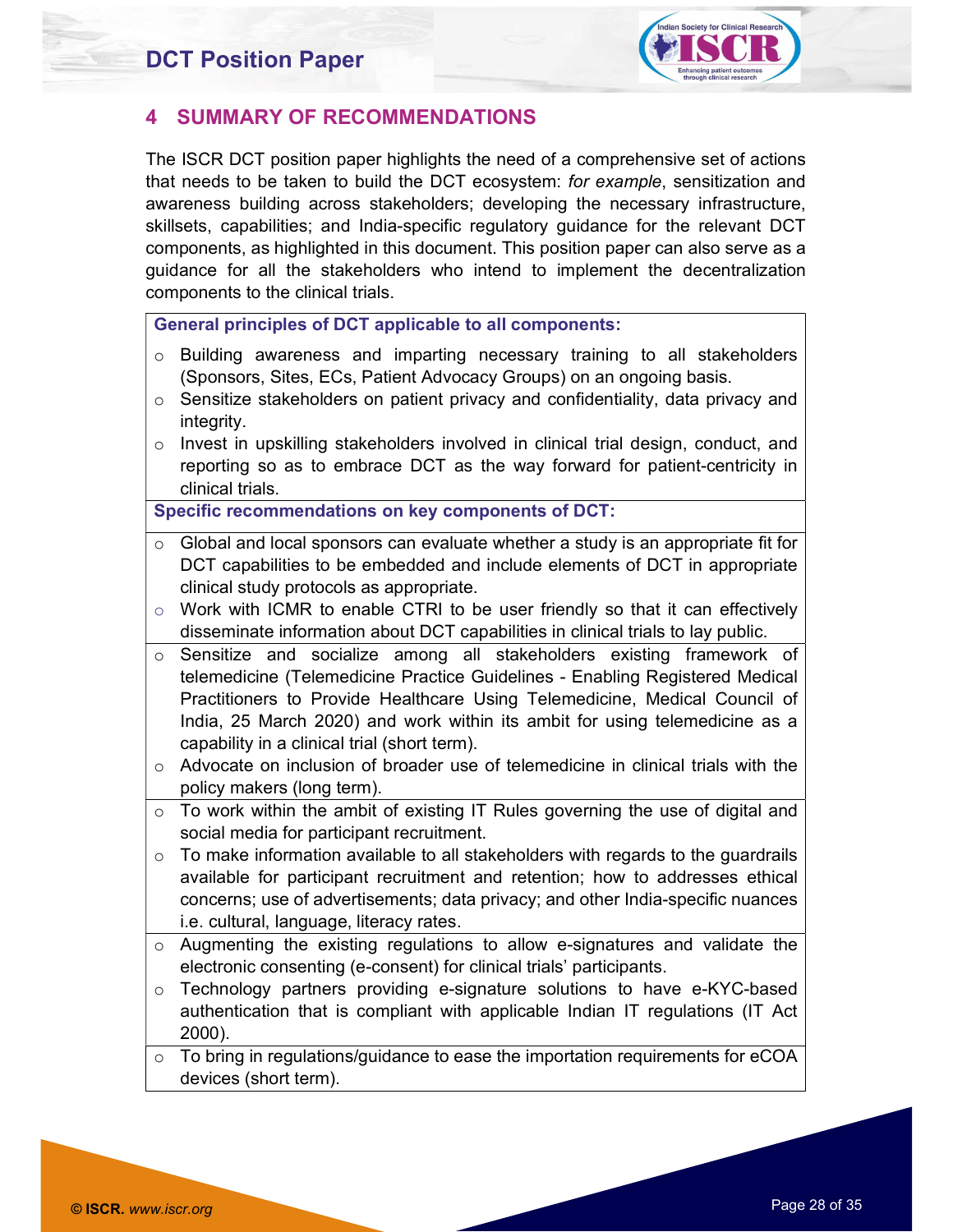

- o Facilitate and promote "Make in India" opportunities for eCOA tools (software and hardware) by Indian players through MSME (long term).
- o Sponsors to explore integration of Electronic Health/Medical Records for eCOA for faster and robust assessment reporting in clinical trials.
- o To work with relevant organizations (as applicable) to bring in standards and processes governing scope, operations and registrations of service providers for DCT (for e.g. home nursing, direct-to-patient provision of drug and allied supplies) in India.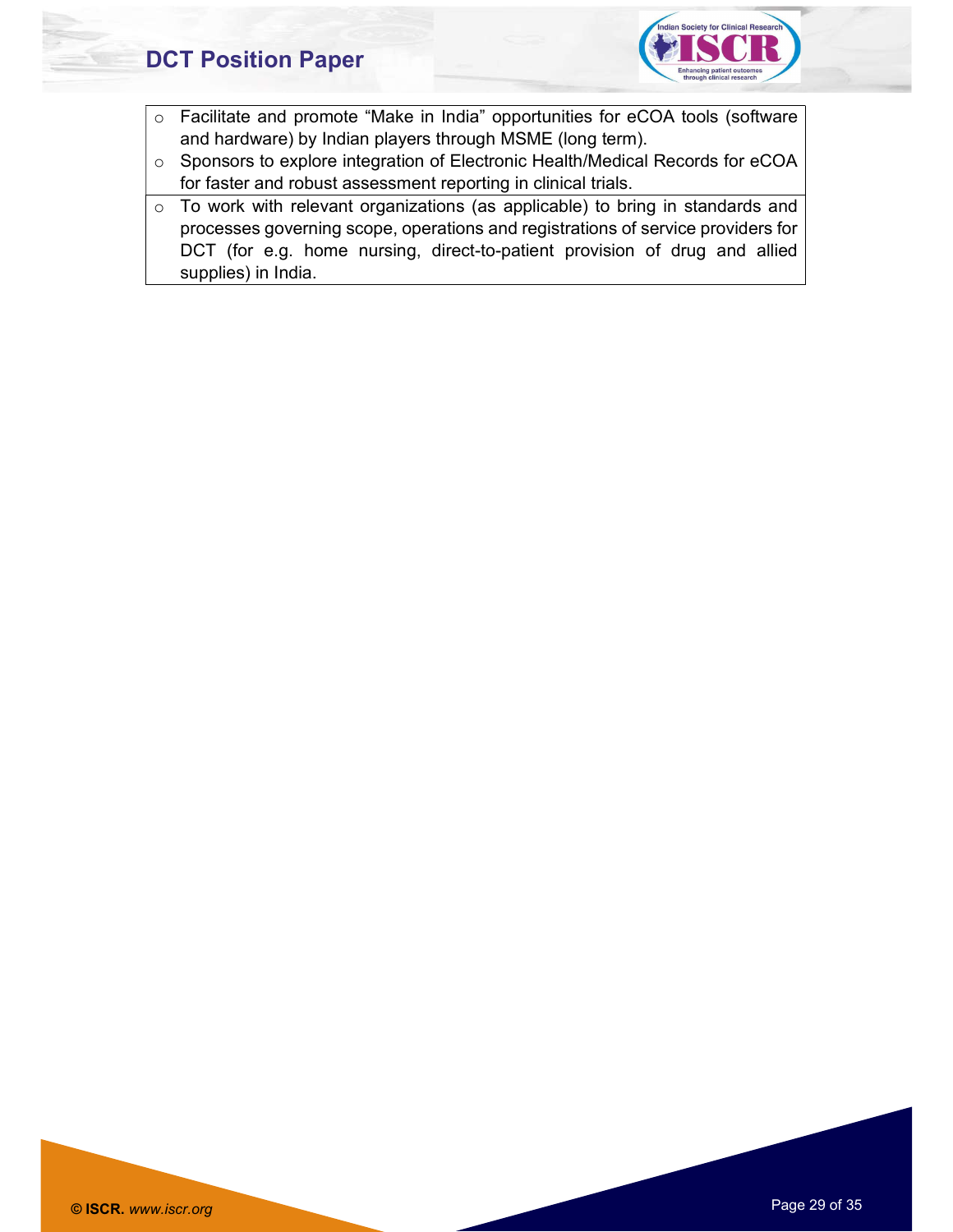

#### 5 ISCR DCT WORKING GROUP 2022

#### ISCR Executive Committee Sponsors:

- Dr. Sanish Davis [President]
- Dr. Seema Pai [General Secretary]

#### Anirban Roy Chowdhury [Treasurer]

| <b>Workstream Topics</b>                                              | <b>Workstream Authors</b>                     |
|-----------------------------------------------------------------------|-----------------------------------------------|
|                                                                       | (Sponsor & Members)                           |
| The Patient's Perspective in DCT                                      | <b>Sachin Tonapi</b><br>Priyanka Bhattacharya |
|                                                                       | Renuka Neogi<br>Vijayalakshmi Govindarajan    |
|                                                                       | Shailender Singhpundir                        |
|                                                                       | Suresh Vaghela                                |
| <b>Telemedicine in Decentralization of</b>                            | Dr. Ramesh Jagannathan                        |
| <b>Clinical Trials</b>                                                | Dr. Srikanth Krishnamurthy<br>Gagan Dua       |
|                                                                       | Dr. Uma V. Sankar                             |
|                                                                       | <b>Vinay Agarwal</b>                          |
|                                                                       |                                               |
| <b>Patient Recruitment Through Digital and</b><br><b>Social Media</b> | <b>Melissa Arulappan</b><br>Madhavi Shankar   |
|                                                                       | Sonali Roy                                    |
|                                                                       | Vaishnavi Sivasankar                          |
|                                                                       | Amod Limaye                                   |
| <b>Electronic Signatures (ES) and</b>                                 | Dr. Chirag Trivedi                            |
| <b>Electronic Consent (e-Consent)</b>                                 | Shailendra Pandey                             |
| Direct-to-Patient - Medicinal Product                                 | <b>Anirban Roy Chowdhury</b>                  |
|                                                                       | Abhishek Tyagi                                |
|                                                                       | Milind Rege<br>Mohan Ramaswamy                |
|                                                                       | Saurabh Naik                                  |
|                                                                       | Sneha Gupta                                   |
|                                                                       | Chandana Pal<br>Neelakant Krishnan            |
| <b>Remote Data Monitoring and Remote</b>                              | <b>Suneela Thatte</b>                         |
| <b>Source Data Verification</b>                                       | Shweta Pradhan                                |
|                                                                       | <b>Sarang Vinze</b>                           |
|                                                                       | Nagi Reddy<br>Peeyush Agrawal                 |
|                                                                       | Kirti Narang                                  |
|                                                                       | VirupaxKumar Bonageri                         |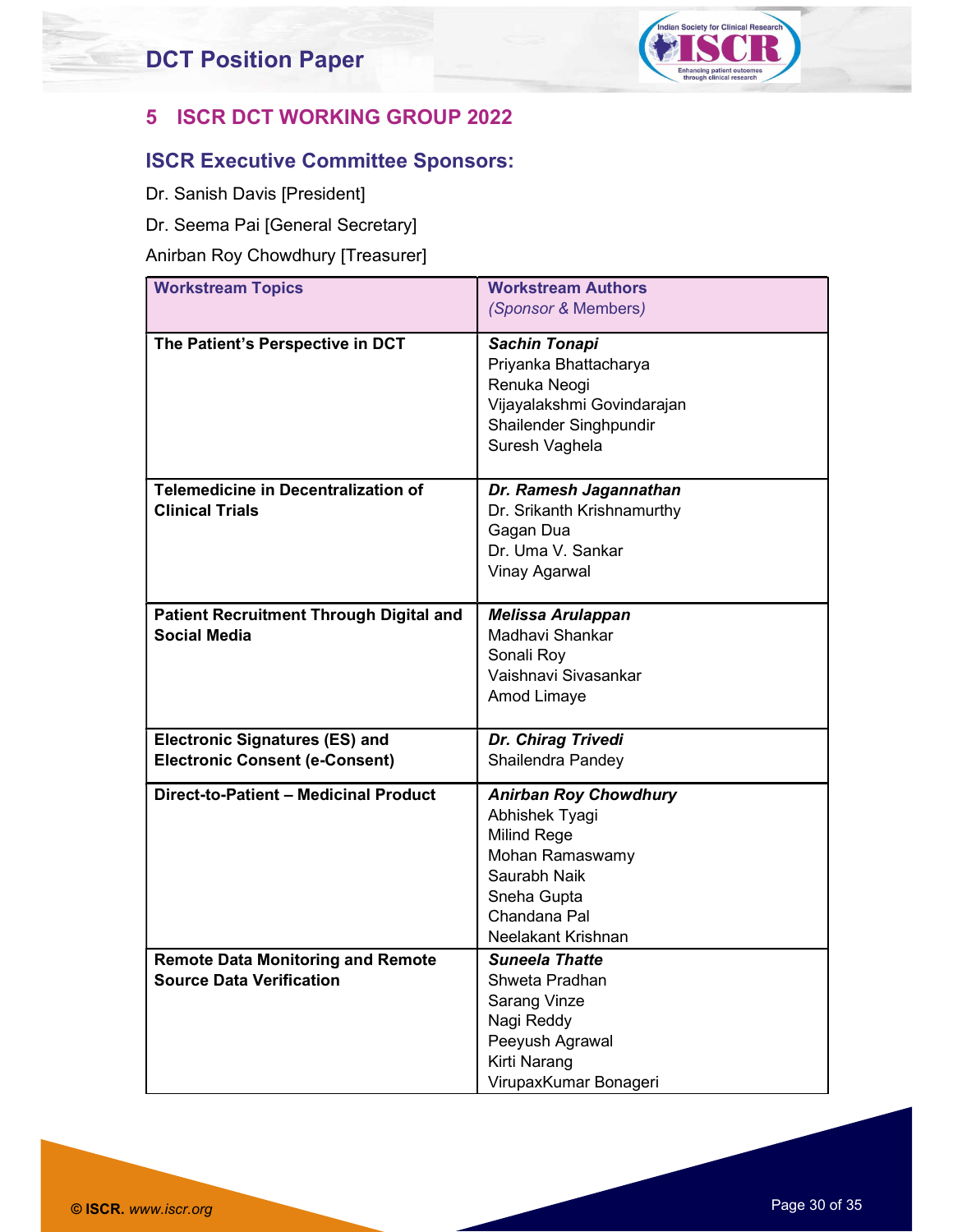

| <b>Workstream Topics</b>                   | <b>Workstream Authors</b><br><i>(Sponsor &amp; Members)</i> |
|--------------------------------------------|-------------------------------------------------------------|
| <b>Electronic Clinical Outcome</b>         | Dr. Seema Pai                                               |
| <b>Assessments</b>                         | Dr. Arun Bhatt                                              |
|                                            | Mahesh Patil                                                |
| <b>Remote Data Capture, Wearables, and</b> | Dr. Deepa Chodankar                                         |
| <b>Digital Biomarkers</b>                  | Jeyaseelan Jeyaraj                                          |
|                                            | <b>Tapan Raval</b>                                          |
|                                            |                                                             |
| Home Health Care (Home Nursing in          | <b>Kedar Nayak</b>                                          |
| <b>Clinical Trials)</b>                    | Dr. Pooja Sharma                                            |
|                                            | Dr. Subhrojyoti Bhowmick                                    |
|                                            | Dr. Soma Bhattacharjee                                      |
|                                            | Dr. Sandeep Lahiry                                          |
|                                            |                                                             |
| Data Security, Data Privacy, Ethical       | Murugananthan K                                             |
| <b>Considerations</b>                      | Madhvi Rao                                                  |
|                                            | Neeraj Taneja                                               |

#### CONFLICT OF INTERESTS/DISCLOSURES:

None.

#### ACKNOWLEDGEMENTS:

We thank the ISCR Medical Writing Council – Anushila Vaishali (MW Council Chair) and Dr. Hetal Shah (MW Council Member) for their efforts in planning and execution of the publication activity for the DCT initiative; and contributing as principal medical writers in the development of this position paper content, along with writing and editorial support from Dr. Gopal Pai, Subhajit Hazra, and Mandira Pawar. The workstreams were also supported by Dr. Kishma Vinod, Dr. Natasha Das, Dr. Shirin Ghodke, and Dr. Parloop Bhatt in drafting content summary for their respective reports.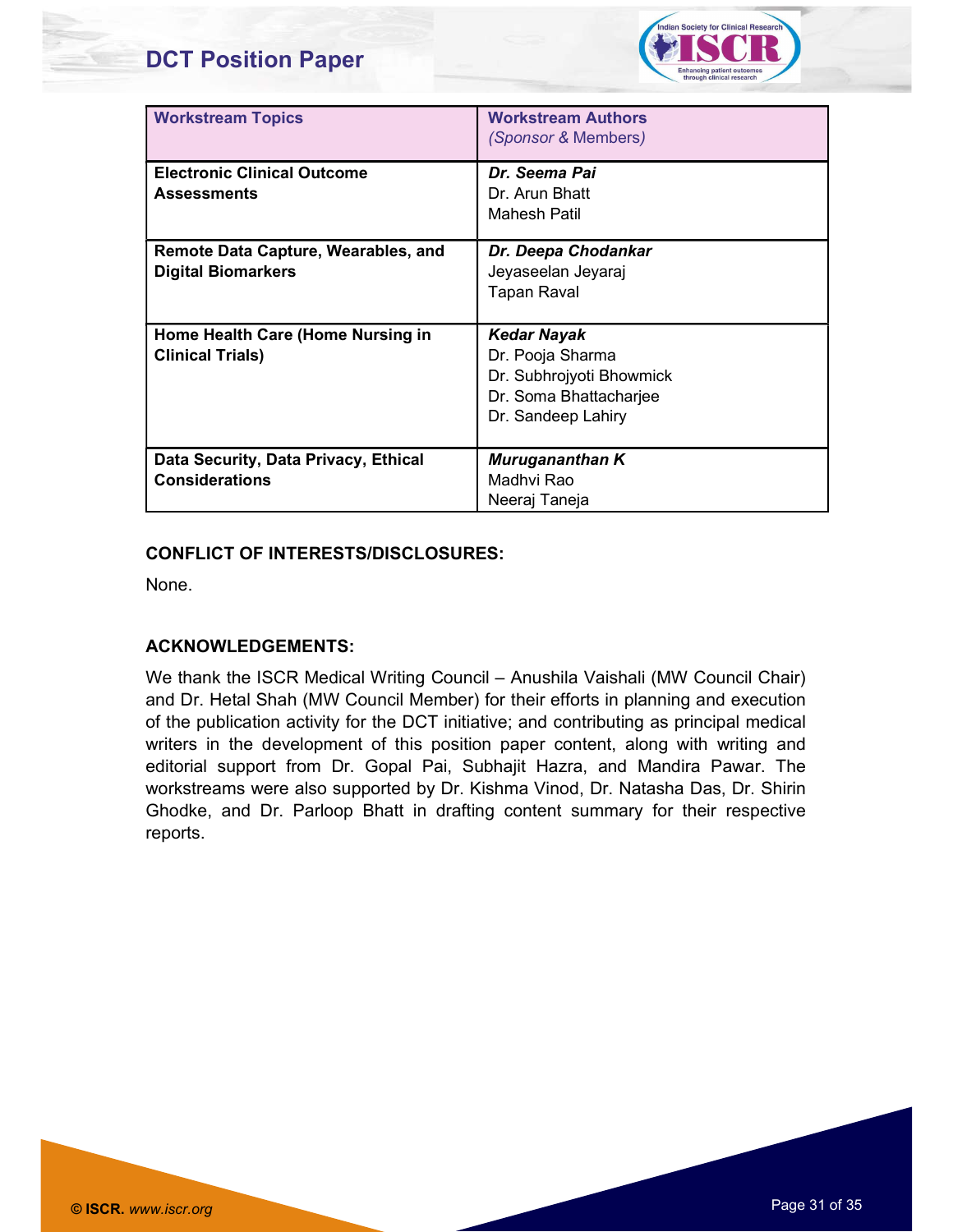

#### 6 REFERENCES

ACRO DCT White Paper: A New Quality-by-Design, Risk-Based Framework [Internet]. Association of Clinical Research Organizations (ACRO); [cited 2022 Jan 01]. Available from: https://www.acrohealth.org/dctwhitepaper/

Agrawal G, Moss R, Raschke R, Wurzer S, Xue J. No place like home? Stepping up the decentralization of clinical trials [Internet]. 2021 Jun 10 [cited 2022 Jan 01]. Available from: https://www.mckinsey.com/industries/life-sciences/our-insights/no-place-like-home-stepping-up-thedecentralization-of-clinical-trials

Agrawal G, Parry B, Suresh B, and Westra A. COVID-19 implications for life sciences R&D: Recovery and the next normal [Internet]. 2020 May 13 [cited 2022 Jan 01]. Available from: https://www.mckinsey.com/industries/life-sciences/our-insights/covid-19-implications-for-life-sciencesr-and-d-recovery-and-the-next-normal

Apostolaros M, Babaian D, Corneli A, Forrest A, Hamre G, Hewett G, et al. Legal, Regulatory, and Practical Issues to Consider When Adopting Decentralized Clinical Trials: Recommendations From the Clinical Trials Transformation Initiative. Ther Innov Regul Sci. 2020 Jul;54(4):779-87.

Bacheller S. Data and Technology: The Key to Patient-Centric Clinical Research [Internet]. 2021 Nov 15 [cited 2022 Feb 08]. Available from: https://www.pharmavoice.com/news/2021-11-data-andtechnology-the-key-to-patient-centric-clinical-research/616377/

Bacheller S. Data and Technology: The Key to Patient-Centric Clinical Research [Internet]. Nov 15, 2021 [cited 2022 Feb 09]. Available from: https://www.pharmavoice.com/news/2021-11-data-andtechnology-the-key-to-patient-centric-clinical-research/616377/

Blumenthal DM, Yu-Isenberg K, Yee J, and Jena AB. Real-world evidence complements randomized controlled trials in clinical decision making [Internet]. [2017 Sep 27; cited 2022 Feb 08]. Available from: https://www.healthaffairs.org/do/10.1377/hblog20170927.062176/full

Bookbinder M. The Intelligent Trial: AI Comes To Clinical Trials [Internet]. 2017 Sep 29 [cited 2022 Feb 21]. Available from: https://www.clinicalresearchnewsonline.com/news/2017/09/29/the-intelligent-trialai-comes-to-clinical-trials

Clinical Trials Guidance: Electronic Consent [Internet]. Singapore:Health Science Authority; 2021 Oct 01 [cited 2022 Feb 09]. Available from: https://www.hsa.gov.sg/docs/default-source/hprg-ioctb/hsa\_gn-ioctb-14\_e-consent\_1oct2021.pdf

Comments on Draft Digital Information Security Health Care Act (DISHA) of 2018. F.No Z-18015/23l2017-eGov, (Apr 21, 2018).

Conduct of Clinical Trials of Medical Products During COVID-19 Public Health Emergency: Guidance for Industry, Investigators, and Institutional Review Boards [Internet]. U.S. Food and Drug Administration; 2020 Mar [cited 2022 Feb 09]. Available from: https://www.fda.gov/media/136238/download

COVID-19 and clinical trials: The Medidata perspective [Internet]. Medidata Solutions Inc; 2020 May 4; [cited 2022 Feb 09]. Available from: https://www.medidata.com/wp-content/uploads/2021/06/COVID19-Response4.0\_Clinical-Trials\_20200504\_v3.2-1.pdf

CTTI Recommendations: Decentralized Clinical Trials [Internet]. CLINICAL TRIAL TRANSFORMATION INITIATIVE; Published 2018 Sep [cited 2022 Feb 09]. Available from: https://ctticlinicaltrials.org/wp-content/uploads/2021/06/CTTI\_DCT\_Recs.pdf

Dorsey ER, Kluger B, Lipset CH. The New Normal in Clinical Trials: Decentralized Studies. Ann Neurol. 2020 Nov;88(5):863-6.

Electronic Clinical Outcome Assessment Consortium [Internet]. [cited 2022 Feb 08]. Available from: https://c-path.org/programs/ecoac/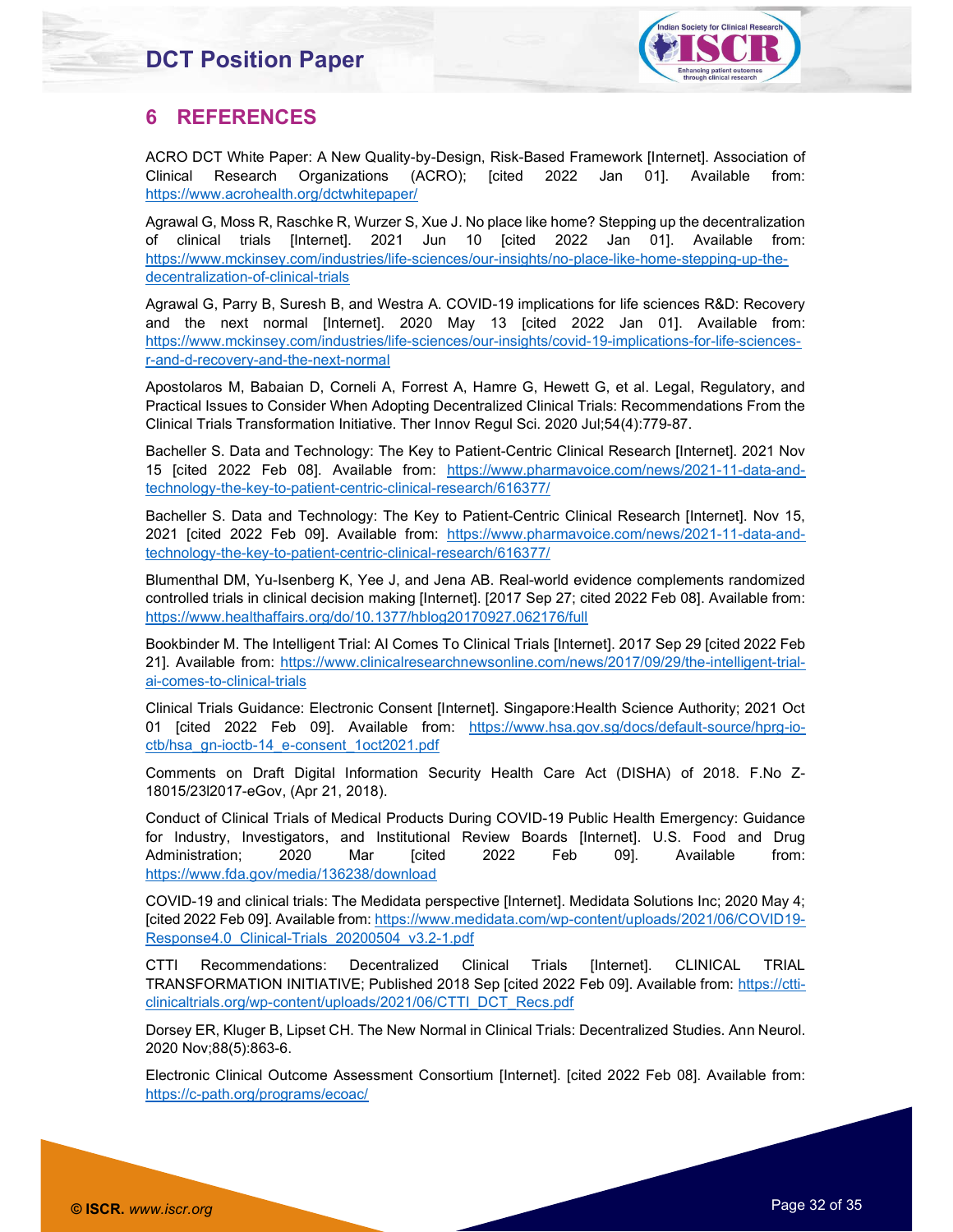

Electronic Informed Consent Implementation Guide Practical Considerations: Version 1.0 [Internet]. Woerden: European CRO Federation (EUCROF); March 2021 [cited 2022 Feb 09]. Available online: https://www.eucrof.eu/images/Electronic\_Informed\_Consent\_Implementation\_Guide\_Practical\_Consi derations\_Version\_1.0\_\_\_March\_2021\_2.pdf

Fassbender M. Patient recruitment services market to reach \$5.3bn 2030 [Internet]. 2019 June 20 [cited 2022 Feb 09]. Available from: https://www.outsourcing-pharma.com/Article/2019/06/20/Patientrecruitment-services-market-to-reach-5.3bn-by-2030

Fogel DB. Factors associated with clinical trials that fail and opportunities for improving the likelihood of success: A review. Contemp Clin Trials Commun. 2018 Aug 07;11:156–64.

Gao F, Solomon M, Roy A, Chaplin W. Why Decentralized Clinical Trials Are the Way of the Future? [Internet]. 2021 April 05 [cited 2022 Feb 09]. Available from: https://www.appliedclinicaltrialsonline.com/view/why-decentralized-clinical-trials-are-the-way-of-thefuture

Guidance For Sponsors On The Use Of Electronic Informed Consent In Interventional Clinical Trials In Belgium [Internet]. 2020 Sep 30 [cited 2022 Feb 08]. Available from:https://overlegorganen.gezondheid.belgie.be/sites/default/files/content/guidance\_on\_use\_of\_eicf\_vf.pdf

Guidance to sponsors on how to manage clinical trials during the COVID-19 pandemic [Internet]. 2020 Mar 20 [cited 2022 Feb 08]. Available from: https://www.ema.europa.eu/en/news/guidance-sponsorshow-manage-clinical-trials-during-covid-19-pandemic

Guideline on computerised systems and electronic data in clinical trials [Internet]. Amsterdam: European Medicines Agency; 10 Jun 2021 [cited 2022 Feb 09]. Available from: https://www.ema.europa.eu/en/documents/regulatory-procedural-guideline/draft-guidelinecomputerised-systems-electronic-data-clinical-trials\_en.pdf

Heneghan C, Goldcare B, and Mahtani KR. Why clinical trial outcomes fail to translate into benefits for patients. Trials. 2017 March 14;18:122.

Hill NS, Preston IR, and Roberts KE. Patients with pulmonary arterial hypertension in clinical trials. Who are they? Proceed American Thoracic Society. 2008 July 15. 5(5):603–9.

HRA and MHRA publish joint statement on seeking and documenting consent using electronic methods (eConsent) [Internet]. 2018 Sep 24 [cited 2022 Feb 09]. Available from: https://www.hra.nhs.uk/aboutus/news-updates/hra-and-mhra-publish-joint-statement-seeking-and-documenting-consent-usingelectronic-methods-econsent/

ICH Harmonized Guideline: Integrated Addendum To ICH E6(R1): Guideline For Good Clinical Practice E6(R2) [Internet]. International Council For Harmonisation; 2016 Nov 09 [cited 2022 Feb 09]. Available from: https://database.ich.org/sites/default/files/E6\_R2\_Addendum.pdf

ICH reflection paper - proposed ICH Guideline work to advance Patient Focused Drug Development (PFDD) [Internet]. Amsterdam: European Medicines Agency; 2021 Jun 24 [cited 2022 Feb 09]. Available from: https://www.ema.europa.eu/en/documents/scientific-guideline/ich-reflection-paperproposed-ich-guideline-work-advance-patient-focused-drug-development-pfdd\_en.pdf

IoT Policy Document [Internet]. [cited 2022 Feb 09]. Available from: https://www.meity.gov.in/sites/upload\_files/dit/files/Draft-IoT-Policy%20%281%29.pdf

Khozin S, Coravos A. Decentralized Trials in the Age of Real-World Evidence and Inclusivity in Clinical Investigations. Clin Pharmacol Ther. 2019 Jul;106(1):25-7.

Kietzmann JH, Hermkens K, McCarthy IP, Silvestre BS. Social media? Get serious! Understanding the functional building blocks of social media. Bus. Horiz. 2011 Feb 05;54(3):241-51.

Medidata Blog. The Role of Source Data Verification (SDV) and Source Data Review (SDR) in Driving Clinical Trial Data Quality [Internet]. Medidata Solutions Inc; 2021 Nov 15; [cited 2022 Feb 14]. Available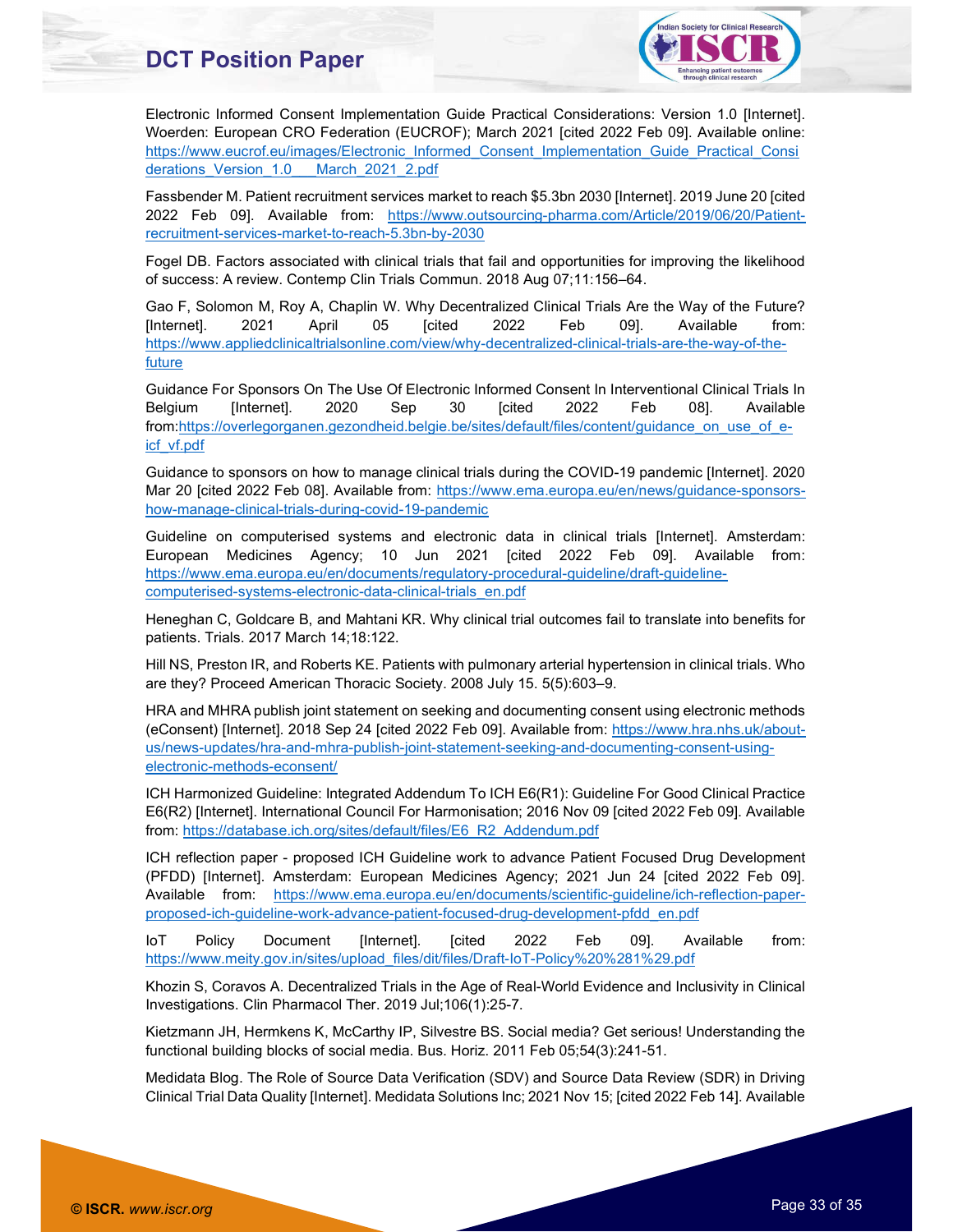

from: https://www.medidata.com/en/life-science-resources/medidata-blog/providing-clarity-on-thedefinitions-of-source-data-verification-sdv-and-source-data-review-sdr

New drugs and clinical trials rules of 2019. REGD. NO. D. L.-33004/99, (Mar 19, 2019).

Oversight of Clinical Investigations —A Risk-Based Approach to Monitoring. Guidance for Industry. U.S. Food and Drug Administration; 2013 Aug. Available from: https://www.fda.gov/media/116754/download

Parkins K. Decentralised clinical trials: movers and shakers to watch [Internet]. Aug 20, 2021 [cited 2022 Feb 09]. Available from: https://www.clinicaltrialsarena.com/analysis/decentralised-clinical-trialscompanies-to-watch/

Patient Experience Solutions [Internet]. [cited 2022 Feb 09]. Available from: https://www.transceleratebiopharmainc.com/assets/patientexperience/

Patient-Focused Drug Development: Collecting Comprehensive and Representative Input [Internet]. June, 2018 [cited 2022 Feb 09]. Available from: https://www.fda.gov/regulatory-information/search-fdaguidance-documents/patient-focused-drug-development-collecting-comprehensive-andrepresentative-input

Patient-Reported Outcome Measures: Use in Medical Product Development to Support Labeling Claims [Internet]. U.S. Food and Drug Administration; 2009 Dec. Available from: https://www.fda.gov/media/77832/download

Points to consider on implications of Coronavirus disease (COVID-19) on methodological aspects of ongoing clinical trials [Internet]. Amsterdam: European Medicines Agency; 2020 June 26 [cited 2022 Feb 09] Available from: https://www.ema.europa.eu/documents/scientific-guideline/points-considerimplications-coronavirus-disease-covid-19-methodological-aspects-ongoing-clinical\_en-0.pdf

Preston L. What is digital media? [Internet]. [cited 2022 Feb 09]. Available from: https://www.digitallogic.co/blog/what-is-digital-media/

Questions and answers: Qualification of digital technology-based methodologies to support approval of medicinal products [Internet]. European Medicines Agency; 2020 Jun 01; [cited 2022 Feb 14]. Available from: https://www.ema.europa.eu/en/documents/other/questions-answers-qualification-digitaltechnology-based-methodologies-support-approval-medicinal\_en.pdf

Ramaswamy A, Yu M, Drangsholt S, Ng E, Culligan PJ, Schlegel PN, et al. Patient Satisfaction With Telemedicine During the COVID-19 Pandemic: Retrospective Cohort Study. J Med Internet Res. 2020 Sep 09;22(9): e20786

Reites John. Use virtual visits to enhance the patient centricity of clinical trials [Internet]. Oct 12, 2020 [cited 2022 Feb 09]. Available from: https://medcitynews.com/2020/10/use-virtual-visits-to-enhancethe-patient-centricity-of-clinical-trials/

Sahu B, Tn S, Hazra A. Sustainability of barefoot nurse (BFN) project - Screening NCD and ensuring livelihood: A randomized control trial. Contemp Clin Trials Commun. 2020 Jun 22;19:100602.

Saksena N, Matthan R, Bhan A, Balsari S. Rebooting consent in the digital age: a governance framework for health data exchange. BMJ Glob Health. 2021 Jul 22;6(Suppl 5): e005057

Schwamm LH. Telehealth: seven strategies to successfully implement disruptive technology and transform health care. Health Aff (Millwood). 2014 Feb;33(2):200-6.

Seltzer J, Senatore F, Faulkner K, Stein KM, Browning Lt S, Voloshko P, et al. The COVID-19 pandemic and cardiovascular issues in clinical trials: Practical and regulatory issues in remote monitoring of cardiac safety. Am Heart J. 2022 Jan;243:122–26.

Shore C, Khandekar E, Alper J, editors. Virtual Clinical Trials: Challenges and Opportunities: Proceedings of a Workshop; 2019 Jul 23; Washington (DC), US. Washington (DC): National Academies Press (US); 2019.